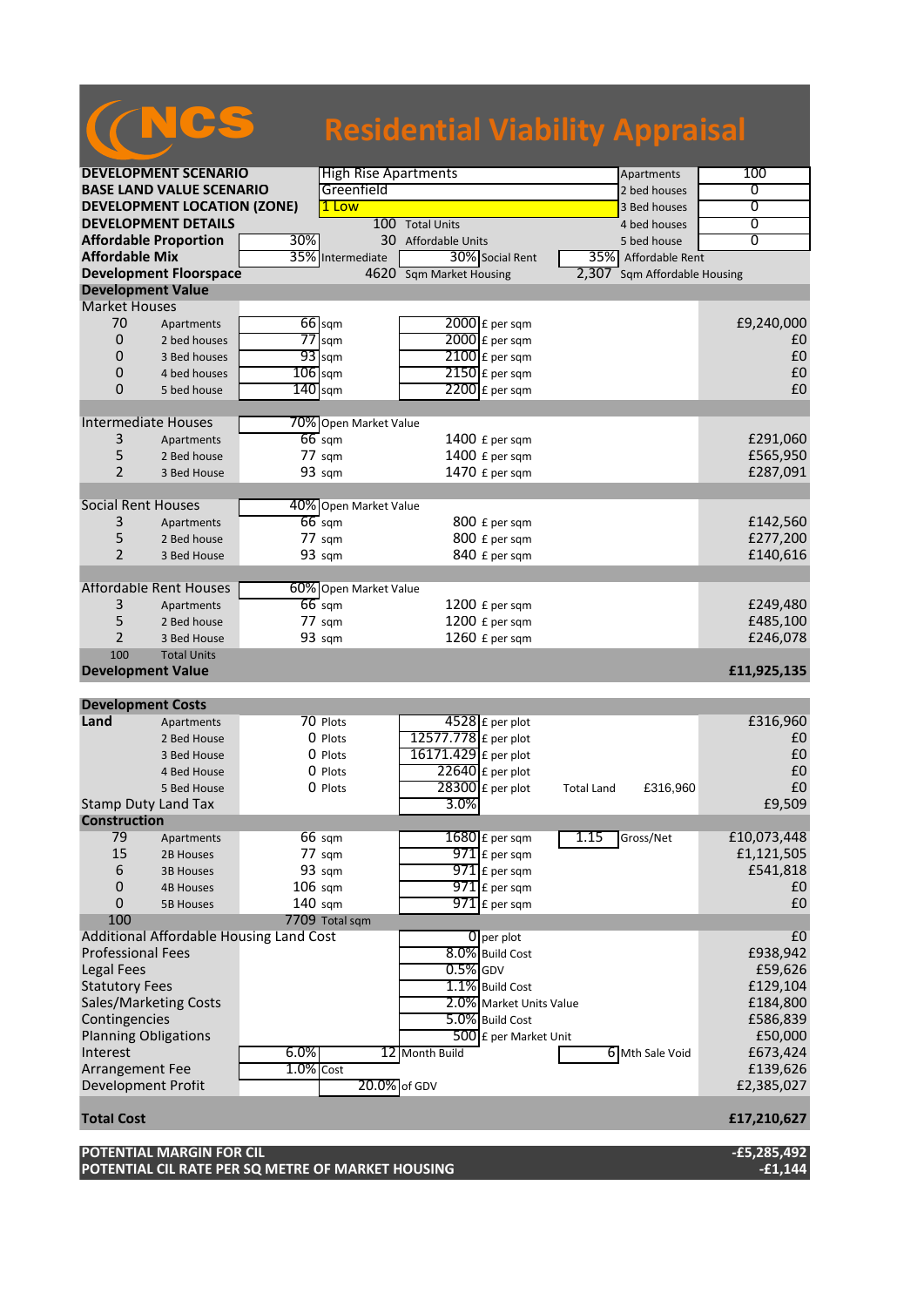# NCS **Residential Viability Appraisal**

| <b>DEVELOPMENT SCENARIO</b> |                                         |              | <b>High Rise Apartments</b> |                          |                         |                   | Apartments                   | 100            |
|-----------------------------|-----------------------------------------|--------------|-----------------------------|--------------------------|-------------------------|-------------------|------------------------------|----------------|
|                             | <b>BASE LAND VALUE SCENARIO</b>         |              | Brownfield                  |                          |                         |                   | 2 bed houses                 | 0              |
|                             | <b>DEVELOPMENT LOCATION (ZONE)</b>      |              | 1 Low                       |                          |                         |                   | 3 Bed houses                 | $\overline{0}$ |
|                             | <b>DEVELOPMENT DETAILS</b>              |              |                             | 100 Total Units          |                         |                   | 4 bed houses                 | $\overline{0}$ |
|                             | <b>Affordable Proportion</b>            | 30%          |                             | 30 Affordable Units      |                         |                   | 5 bed house                  | 0              |
| <b>Affordable Mix</b>       |                                         |              | 35% Intermediate            | 30% Social Rent          |                         |                   | 35% Affordable Rent          |                |
|                             | <b>Development Floorspace</b>           |              |                             | 4620 Sqm Market Housing  |                         |                   | 2,307 Sqm Affordable Housing |                |
|                             | <b>Development Value</b>                |              |                             |                          |                         |                   |                              |                |
| <b>Market Houses</b>        |                                         |              |                             |                          |                         |                   |                              |                |
| 70                          | Apartments                              |              | $66$ sqm                    | 2000 £ per sqm           |                         |                   |                              | £9,240,000     |
| 0                           | 2 bed houses                            |              | $77$ sqm                    | 2000 £ per sqm           |                         |                   |                              | £0             |
| 0                           | 3 Bed houses                            |              | $93$ sqm                    | $2100$ £ per sqm         |                         |                   |                              | £0             |
| 0                           | 4 bed houses                            | $106$ sqm    |                             | 2150 £ per sqm           |                         |                   |                              | £0             |
| 0                           | 5 bed house                             |              | $140$ sqm                   | $2200$ £ per sqm         |                         |                   |                              | £0             |
|                             |                                         |              |                             |                          |                         |                   |                              |                |
|                             | <b>Intermediate Houses</b>              |              | 70% Open Market Value       |                          |                         |                   |                              |                |
| 3                           | Apartments                              |              | $66 \text{ sqm}$            | 1400 £ per sqm           |                         |                   |                              | £291,060       |
| 5                           | 2 Bed house                             |              | $77 \text{ sqm}$            | 1400 £ per sqm           |                         |                   |                              | £565,950       |
| $\overline{2}$              | 3 Bed House                             |              | 93 sqm                      | 1470 £ per sqm           |                         |                   |                              | £287,091       |
|                             |                                         |              |                             |                          |                         |                   |                              |                |
| <b>Social Rent Houses</b>   |                                         |              | 40% Open Market Value       |                          |                         |                   |                              |                |
| 3                           | Apartments                              |              | $66$ sqm                    | 800 £ per sqm            |                         |                   |                              | £142,560       |
| 5                           | 2 Bed house                             |              | $77 \text{ sqm}$            | 800 £ per sqm            |                         |                   |                              | £277,200       |
| 2                           | 3 Bed House                             |              | 93 sqm                      | 840 £ per sqm            |                         |                   |                              | £140,616       |
|                             |                                         |              |                             |                          |                         |                   |                              |                |
|                             | Affordable Rent Houses                  |              | 60% Open Market Value       |                          |                         |                   |                              |                |
| 3                           | Apartments                              |              | $66$ sqm                    | 1200 £ per sqm           |                         |                   |                              | £249,480       |
| 5                           | 2 Bed house                             |              | 77 sqm                      | 1200 £ per sqm           |                         |                   |                              | £485,100       |
| $\overline{2}$              | 3 Bed House                             |              | 93 sqm                      | 1260 £ per sqm           |                         |                   |                              | £246,078       |
| 100                         | <b>Total Units</b>                      |              |                             |                          |                         |                   |                              |                |
|                             | <b>Development Value</b>                |              |                             |                          |                         |                   |                              | £11,925,135    |
|                             |                                         |              |                             |                          |                         |                   |                              |                |
| <b>Development Costs</b>    |                                         |              |                             |                          |                         |                   |                              |                |
| Land                        | Apartments                              |              | 70 Plots                    | $7664$ $E$ per plot      |                         |                   |                              | £536,480       |
|                             | 2 Bed House                             |              | 0 Plots                     | $21288.889$ £ per plot   |                         |                   |                              | £0             |
|                             | 3 Bed House                             |              | 0 Plots                     | 27371.429 £ per plot     |                         |                   |                              | £0             |
|                             | 4 Bed House                             |              | 0 Plots                     | $38320$ £ per plot       |                         |                   |                              | £0             |
|                             | 5 Bed House                             |              | 0 Plots                     | 47900 £ per plot         |                         |                   | £536,480                     | £0             |
|                             | <b>Stamp Duty Land Tax</b>              |              |                             | 4.0%                     |                         | <b>Total Land</b> |                              | £21,459        |
| <b>Construction</b>         |                                         |              |                             |                          |                         |                   |                              |                |
| 79                          |                                         |              | 66 sqm                      | $1680 \text{ f}$ per sqm |                         | 1.15              | Gross/Net                    | £10,073,448    |
| 15                          | Apartments                              |              | 77 sqm                      | $971$ £ per sqm          |                         |                   |                              | £1,121,505     |
|                             | 2B Houses                               |              |                             | $971$ £ per sqm          |                         |                   |                              | £541,818       |
| 6                           | <b>3B Houses</b>                        |              | 93 sqm                      |                          |                         |                   |                              |                |
| 0                           | <b>4B Houses</b>                        |              | $106$ sqm                   | $971$ $E$ per sqm        |                         |                   |                              | £0             |
| 0                           | <b>5B Houses</b>                        | 140 sqm      |                             | $971$ $E$ per sqm        |                         |                   |                              | £0             |
| 100                         |                                         |              | 7709 Total sqm              |                          |                         |                   |                              |                |
|                             | Additional Affordable Housing Land Cost |              |                             | $\mathbf{0}$ per plot    |                         |                   |                              | E <sub>0</sub> |
| <b>Professional Fees</b>    |                                         |              |                             | 8.0% Build Cost          |                         |                   |                              | £938,942       |
| <b>Legal Fees</b>           |                                         |              |                             | $0.5\%$ GDV              |                         |                   |                              | £59,626        |
| <b>Statutory Fees</b>       |                                         |              |                             | 1.1% Build Cost          |                         |                   |                              | £129,104       |
|                             | Sales/Marketing Costs                   |              |                             |                          | 2.0% Market Units Value |                   |                              | £184,800       |
| Contingencies               |                                         |              |                             | 5.0% Build Cost          |                         |                   |                              | £586,839       |
|                             | <b>Planning Obligations</b>             |              |                             |                          | 500 £ per Market Unit   |                   |                              | £50,000        |
| Interest                    |                                         | 6.0%         |                             | 12 Month Build           |                         |                   | 6 Mth Sale Void              | £695,166       |
| Arrangement Fee             |                                         | $1.0\%$ Cost |                             |                          |                         |                   |                              | £141,940       |
|                             |                                         |              |                             |                          |                         |                   |                              |                |
| Development Profit          |                                         |              | 20.0% of GDV                |                          |                         |                   |                              | £2,385,027     |
|                             |                                         |              |                             |                          |                         |                   |                              |                |
| <b>Total Cost</b>           |                                         |              |                             |                          |                         |                   |                              | £17,466,154    |

**POTENTIAL CIL RATE PER SQ METRE OF MARKET HOUSING -£1,199**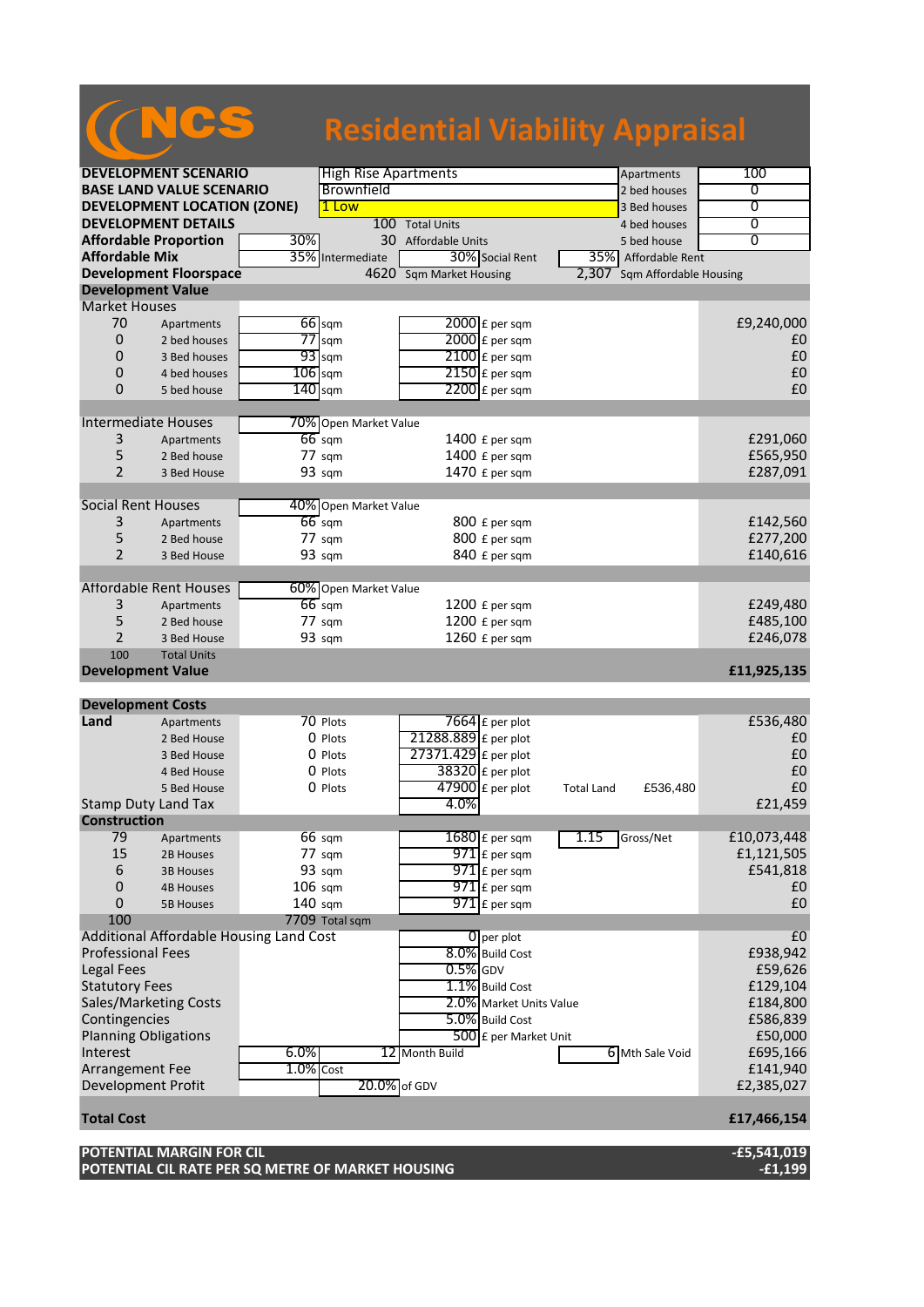|                          |                                    |           |                             | <b>Residential Viability Appraisal</b> |                  |      |                              |            |
|--------------------------|------------------------------------|-----------|-----------------------------|----------------------------------------|------------------|------|------------------------------|------------|
|                          | <b>DEVELOPMENT SCENARIO</b>        |           | <b>High Rise Apartments</b> |                                        |                  |      | Apartments                   | 100        |
|                          | <b>BASE LAND VALUE SCENARIO</b>    |           | <b>Market Comparable</b>    |                                        |                  |      | 2 bed houses                 | 0          |
|                          | <b>DEVELOPMENT LOCATION (ZONE)</b> |           | 1 Low                       |                                        |                  |      | 3 Bed houses                 | 0          |
|                          | <b>DEVELOPMENT DETAILS</b>         |           | 100                         | <b>Total Units</b>                     |                  |      | 4 bed houses                 | 0          |
|                          | <b>Affordable Proportion</b>       | 30%l      | 30                          | <b>Affordable Units</b>                |                  |      | 5 bed house                  | 0          |
| <b>Affordable Mix</b>    |                                    |           | 35% Intermediate            |                                        | 30% Social Rent  | 35%1 | Affordable Rent              |            |
|                          | <b>Development Floorspace</b>      |           |                             | 4620 Sqm Market Housing                |                  |      | 2,307 Sqm Affordable Housing |            |
| <b>Development Value</b> |                                    |           |                             |                                        |                  |      |                              |            |
| <b>Market Houses</b>     |                                    |           |                             |                                        |                  |      |                              |            |
| 70                       | Apartments                         |           | $66$ sqm                    |                                        | $2000$ £ per sqm |      |                              | £9,240,000 |
| $\Omega$                 | 2 bed houses                       |           | $77$ sqm                    |                                        | 2000 £ per sqm   |      |                              | £0         |
| $\Omega$                 | 3 Bed houses                       |           | $93$ sqm                    |                                        | $2100$ £ per sqm |      |                              | £0         |
| $\mathbf 0$              | 4 bed houses                       | $106$ sqm |                             |                                        | 2150 £ per sqm   |      |                              | £0         |
| $\Omega$                 | 5 bed house                        | $140$ sqm |                             |                                        | $2200$ £ per sqm |      |                              | £0         |
|                          |                                    |           |                             |                                        |                  |      |                              |            |
|                          | <b>Intermediate Houses</b>         |           | 70% Open Market Value       |                                        |                  |      |                              |            |
| 3                        | Apartments                         |           | 66 sqm                      |                                        | 1400 $E$ per sqm |      |                              | £291,060   |
| 5                        | 2 Bed house                        |           | 77 sqm                      |                                        | 1400 £ per sqm   |      |                              | £565,950   |
| 2                        | 3 Bed House                        |           | 93 sam                      |                                        | 1470 £ per sqm   |      |                              | £287,091   |

|                | Intermediate Houses    | 70% Open Market Value |                  |          |
|----------------|------------------------|-----------------------|------------------|----------|
| 3              | Apartments             | $66 \text{ sqm}$      | 1400 $E$ per sqm | £291,060 |
| 5              | 2 Bed house            | $77 \text{ sqm}$      | $1400$ £ per sqm | £565,950 |
| 2              | 3 Bed House            | 93 sam                | 1470 $E$ per sqm | £287,091 |
|                |                        |                       |                  |          |
|                | Social Rent Houses     | 40% Open Market Value |                  |          |
| 3              | Apartments             | $66$ sqm              | 800 £ per sqm    | £142,560 |
| 5.             | 2 Bed house            | $77 \text{ sqm}$      | 800 £ per sqm    | £277,200 |
| $\overline{2}$ | 3 Bed House            | 93 sqm                | 840 £ per sqm    | £140,616 |
|                |                        |                       |                  |          |
|                | Affordable Rent Houses | 60% Open Market Value |                  |          |
| 3              | Apartments             | 66 sqm                | 1200 $E$ per sqm | £249,480 |
| 5.             | 2 Bed house            | 77 sqm                | $1200$ £ per sqm | £485,100 |
|                | 3 Bed House            | 93 sqm                | $1260$ £ per sqm | £246,078 |
| 100            | <b>Total Units</b>     |                       |                  |          |

**Development Value £11,925,135**

| <b>Development Costs</b>    |                       |                                         |                      |                          |                   |                 |                |
|-----------------------------|-----------------------|-----------------------------------------|----------------------|--------------------------|-------------------|-----------------|----------------|
| Land                        | Apartments            | 70 Plots                                |                      | 8000 £ per plot          |                   |                 | £560,000       |
|                             | 2 Bed House           | 0 Plots                                 | 22222.222 £ per plot |                          |                   |                 | £0             |
|                             | 3 Bed House           | 0 Plots                                 | 28571.429 £ per plot |                          |                   |                 | £0             |
|                             | 4 Bed House           | O Plots                                 |                      | $40000$ $E$ per plot     |                   |                 | £0             |
|                             | 5 Bed House           | O Plots                                 |                      | $50000$ £ per plot       | <b>Total Land</b> | £560,000        | £0             |
| <b>Stamp Duty Land Tax</b>  |                       |                                         | 4.0%                 |                          |                   |                 | £22,400        |
| <b>Construction</b>         |                       |                                         |                      |                          |                   |                 |                |
| 79                          | Apartments            | $66 \text{ sqm}$                        |                      | $1680 \text{ f}$ per sqm | 1.15              | Gross/Net       | £10,073,448    |
| 15                          | 2B Houses             | 77 sqm                                  |                      | $971$ $E$ per sqm        |                   |                 | £1,121,505     |
| 6                           | <b>3B Houses</b>      | 93 sqm                                  |                      | $971$ E per sqm          |                   |                 | £541,818       |
| 0                           | <b>4B Houses</b>      | $106 \text{ sqm}$                       |                      | $971$ E per sqm          |                   |                 | £0             |
| $\Omega$                    | <b>5B Houses</b>      | 140 sqm                                 |                      | $971$ £ per sqm          |                   |                 | £0             |
| 100                         |                       | 7709 Total sqm                          |                      |                          |                   |                 |                |
|                             |                       | Additional Affordable Housing Land Cost |                      | $0$ per plot             |                   |                 | E <sub>0</sub> |
| <b>Professional Fees</b>    |                       |                                         |                      | 8.0% Build Cost          |                   |                 | £938,942       |
| Legal Fees                  |                       |                                         | $0.5\%$ GDV          |                          |                   |                 | £59,626        |
| <b>Statutory Fees</b>       |                       |                                         |                      | 1.1% Build Cost          |                   |                 | £129,104       |
|                             | Sales/Marketing Costs |                                         |                      | 2.0% Market Units Value  |                   |                 | £184,800       |
| Contingencies               |                       |                                         |                      | 5.0% Build Cost          |                   |                 | £586,839       |
| <b>Planning Obligations</b> |                       |                                         |                      | 500 £ per Market Unit    |                   |                 | £50,000        |
| Interest                    |                       | 6.0%                                    | 12 Month Build       |                          |                   | 6 Mth Sale Void | £697,464       |
| Arrangement Fee             |                       | $1.0\%$ Cost                            |                      |                          |                   |                 | £142,185       |
| Development Profit          |                       |                                         | 20.0% of GDV         |                          |                   |                 | £2,385,027     |
|                             |                       |                                         |                      |                          |                   |                 |                |
| <b>Total Cost</b>           |                       |                                         |                      |                          |                   |                 | £17,493,157    |
|                             |                       |                                         |                      |                          |                   |                 |                |

| <b>POTENTIAL MARGIN FOR CIL</b>                   | E5,568,022- |
|---------------------------------------------------|-------------|
| POTENTIAL CIL RATE PER SQ METRE OF MARKET HOUSING | -£1,205     |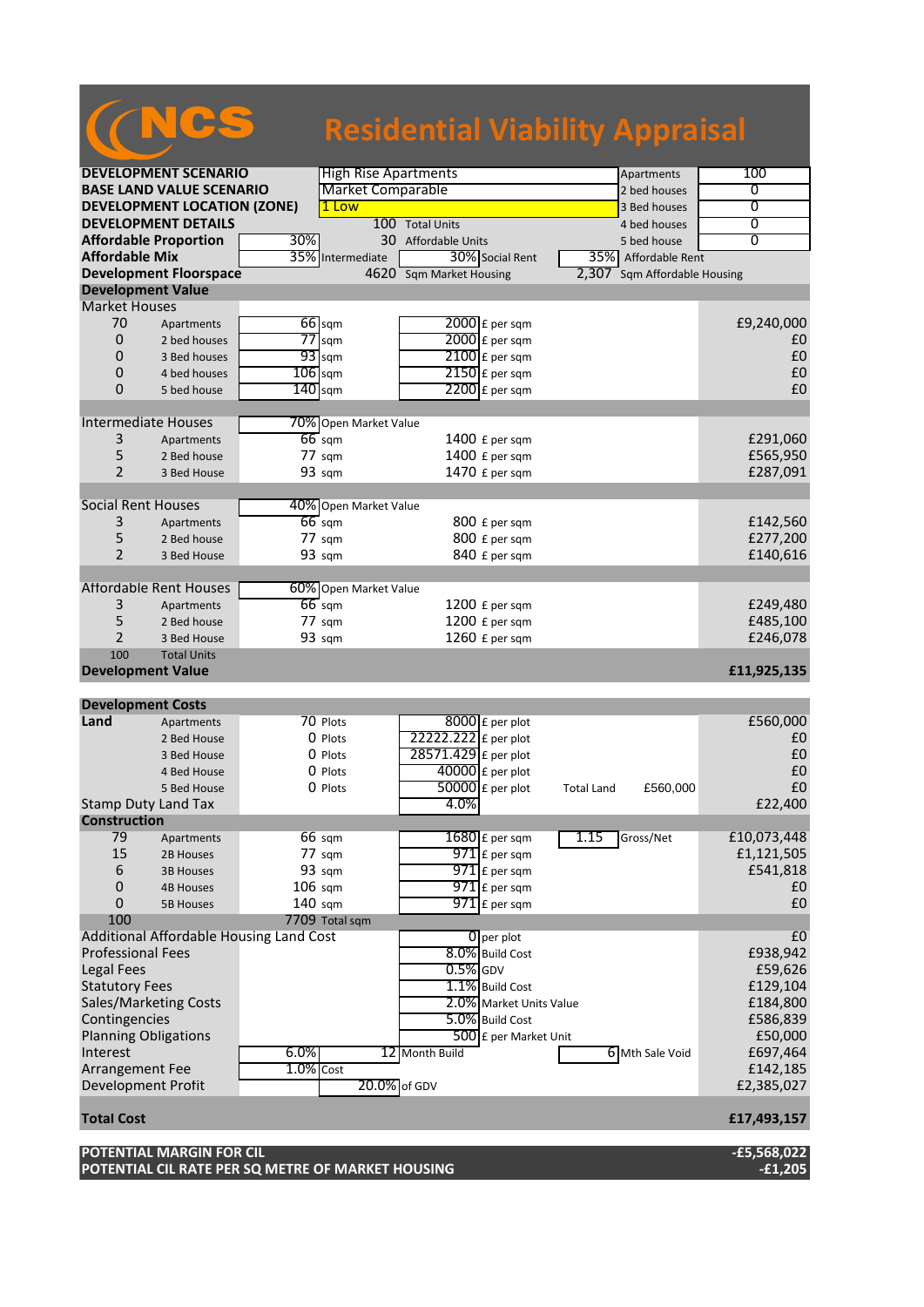| 100<br><b>DEVELOPMENT SCENARIO</b><br><b>High Rise Apartments</b><br>Apartments<br>Greenfield<br><b>BASE LAND VALUE SCENARIO</b><br>0<br>2 bed houses<br><b>DEVELOPMENT LOCATION (ZONE)</b><br>2 Medium<br>0<br>3 Bed houses<br><b>DEVELOPMENT DETAILS</b><br>0<br>100 Total Units<br>4 bed houses<br><b>Affordable Proportion</b><br>30%<br>$\overline{0}$<br>30 Affordable Units<br>5 bed house<br><b>Affordable Mix</b><br>35% Intermediate<br>30% Social Rent<br>35% Affordable Rent<br><b>Development Floorspace</b><br>4620 Sqm Market Housing<br>2,307<br>Sqm Affordable Housing<br><b>Development Value</b><br><b>Market Houses</b><br>70<br>$66$ sqm<br>£18,480,000<br>$4000$ £ per sqm<br>Apartments<br>$77$ sqm<br>$\mathbf{0}$<br>$2700$ £ per sqm<br>£0<br>2 bed houses<br>$93$ sqm<br>£0<br>0<br>$2775$ $E$ per sqm<br>3 Bed houses<br>$106$ sqm<br>2900 £ per sqm<br>£0<br>0<br>4 bed houses<br>$140$ sqm<br>£0<br>$\Omega$<br>$3015$ £ per sqm<br>5 bed house<br><b>Intermediate Houses</b><br>70% Open Market Value<br>3<br>$66$ sqm<br>£582,120<br>2800 £ per sqm<br>Apartments<br>5<br>77 sqm<br>1890 £ per sqm<br>£764,033<br>2 Bed house<br>$\overline{2}$<br>1942.5 £ per sqm<br>93 sqm<br>£379,370<br>3 Bed House<br><b>Social Rent Houses</b><br>40% Open Market Value<br>3<br>$66$ sqm<br>1600 £ per sqm<br>£285,120<br>Apartments<br>5<br>£374,220<br>77 sqm<br>1080 £ per sqm<br>2 Bed house<br>$\overline{2}$<br>93 sqm<br>1110 £ per sqm<br>£185,814<br>3 Bed House<br><b>Affordable Rent Houses</b><br>60% Open Market Value<br>$66$ sqm<br>£498,960<br>3<br>$2400$ £ per sqm<br>Apartments<br>5<br>1620 £ per sqm<br>£654,885<br>$77 \text{ sqm}$<br>2 Bed house<br>$\overline{2}$<br>£325,175<br>93 sqm<br>1665 £ per sqm<br>3 Bed House<br>100<br><b>Total Units</b><br><b>Development Value</b><br>£22,529,696<br><b>Development Costs</b><br>Land<br>70 Plots<br>13604 £ per plot<br>£952,280<br>Apartments<br>37788.889 £ per plot<br>0 Plots<br>£0<br>2 Bed House<br>48371.429 £ per plot<br>£0<br>0 Plots<br>3 Bed House<br>$67720$ £ per plot<br>£0<br>0 Plots<br>4 Bed House<br>$\overline{84650}$ £ per plot<br>£0<br>0 Plots<br>5 Bed House<br>£952,280<br><b>Total Land</b><br>4.0%<br><b>Stamp Duty Land Tax</b><br>£38,091<br><b>Construction</b><br>79<br>$66 \text{ sqm}$<br>$1680$ £ per sqm<br>1.15<br>Gross/Net<br>£10,073,448<br>Apartments<br>15<br>77 sqm<br>$971$ $E$ per sqm<br>£1,121,505<br>2B Houses<br>6<br>93 sqm<br>$971$ $E$ per sqm<br>£541,818<br><b>3B Houses</b><br>$\mathbf 0$<br>$106$ sqm<br>$971$ $E$ per sqm<br>£0<br><b>4B Houses</b><br>$971$ $E$ per sqm<br>£0<br>0<br>$140$ sqm<br><b>5B Houses</b><br>100<br>7709 Total sqm<br>Additional Affordable Housing Land Cost<br>11337 per plot<br>£340,100<br>8.0% Build Cost<br><b>Professional Fees</b><br>£938,942<br><b>Legal Fees</b><br>$0.5%$ GDV<br>£112,648<br>1.1% Build Cost<br><b>Statutory Fees</b><br>£129,104<br>Sales/Marketing Costs<br>2.0% Market Units Value<br>£369,600<br>Contingencies<br>5.0% Build Cost<br>£603,844<br>500 £ per Market Unit<br><b>Planning Obligations</b><br>£50,000<br>Interest<br>6.0%<br>12 Month Build<br>£763,725<br>6 Mth Sale Void<br>$1.0\%$ Cost<br>Arrangement Fee<br>£152,214<br>20.0% of GDV<br><b>Development Profit</b><br>£4,505,939<br><b>Total Cost</b><br>£20,693,258 |  | <b>Residential Viability Appraisal</b> |
|----------------------------------------------------------------------------------------------------------------------------------------------------------------------------------------------------------------------------------------------------------------------------------------------------------------------------------------------------------------------------------------------------------------------------------------------------------------------------------------------------------------------------------------------------------------------------------------------------------------------------------------------------------------------------------------------------------------------------------------------------------------------------------------------------------------------------------------------------------------------------------------------------------------------------------------------------------------------------------------------------------------------------------------------------------------------------------------------------------------------------------------------------------------------------------------------------------------------------------------------------------------------------------------------------------------------------------------------------------------------------------------------------------------------------------------------------------------------------------------------------------------------------------------------------------------------------------------------------------------------------------------------------------------------------------------------------------------------------------------------------------------------------------------------------------------------------------------------------------------------------------------------------------------------------------------------------------------------------------------------------------------------------------------------------------------------------------------------------------------------------------------------------------------------------------------------------------------------------------------------------------------------------------------------------------------------------------------------------------------------------------------------------------------------------------------------------------------------------------------------------------------------------------------------------------------------------------------------------------------------------------------------------------------------------------------------------------------------------------------------------------------------------------------------------------------------------------------------------------------------------------------------------------------------------------------------------------------------------------------------------------------------------------------------------------------------------------------------------------------------------------------------------------------------------------------------------------------------------------------------------------------------------------------------------------------------------------------------------------|--|----------------------------------------|
|                                                                                                                                                                                                                                                                                                                                                                                                                                                                                                                                                                                                                                                                                                                                                                                                                                                                                                                                                                                                                                                                                                                                                                                                                                                                                                                                                                                                                                                                                                                                                                                                                                                                                                                                                                                                                                                                                                                                                                                                                                                                                                                                                                                                                                                                                                                                                                                                                                                                                                                                                                                                                                                                                                                                                                                                                                                                                                                                                                                                                                                                                                                                                                                                                                                                                                                                                          |  |                                        |
|                                                                                                                                                                                                                                                                                                                                                                                                                                                                                                                                                                                                                                                                                                                                                                                                                                                                                                                                                                                                                                                                                                                                                                                                                                                                                                                                                                                                                                                                                                                                                                                                                                                                                                                                                                                                                                                                                                                                                                                                                                                                                                                                                                                                                                                                                                                                                                                                                                                                                                                                                                                                                                                                                                                                                                                                                                                                                                                                                                                                                                                                                                                                                                                                                                                                                                                                                          |  |                                        |
|                                                                                                                                                                                                                                                                                                                                                                                                                                                                                                                                                                                                                                                                                                                                                                                                                                                                                                                                                                                                                                                                                                                                                                                                                                                                                                                                                                                                                                                                                                                                                                                                                                                                                                                                                                                                                                                                                                                                                                                                                                                                                                                                                                                                                                                                                                                                                                                                                                                                                                                                                                                                                                                                                                                                                                                                                                                                                                                                                                                                                                                                                                                                                                                                                                                                                                                                                          |  |                                        |
|                                                                                                                                                                                                                                                                                                                                                                                                                                                                                                                                                                                                                                                                                                                                                                                                                                                                                                                                                                                                                                                                                                                                                                                                                                                                                                                                                                                                                                                                                                                                                                                                                                                                                                                                                                                                                                                                                                                                                                                                                                                                                                                                                                                                                                                                                                                                                                                                                                                                                                                                                                                                                                                                                                                                                                                                                                                                                                                                                                                                                                                                                                                                                                                                                                                                                                                                                          |  |                                        |
|                                                                                                                                                                                                                                                                                                                                                                                                                                                                                                                                                                                                                                                                                                                                                                                                                                                                                                                                                                                                                                                                                                                                                                                                                                                                                                                                                                                                                                                                                                                                                                                                                                                                                                                                                                                                                                                                                                                                                                                                                                                                                                                                                                                                                                                                                                                                                                                                                                                                                                                                                                                                                                                                                                                                                                                                                                                                                                                                                                                                                                                                                                                                                                                                                                                                                                                                                          |  |                                        |
|                                                                                                                                                                                                                                                                                                                                                                                                                                                                                                                                                                                                                                                                                                                                                                                                                                                                                                                                                                                                                                                                                                                                                                                                                                                                                                                                                                                                                                                                                                                                                                                                                                                                                                                                                                                                                                                                                                                                                                                                                                                                                                                                                                                                                                                                                                                                                                                                                                                                                                                                                                                                                                                                                                                                                                                                                                                                                                                                                                                                                                                                                                                                                                                                                                                                                                                                                          |  |                                        |
|                                                                                                                                                                                                                                                                                                                                                                                                                                                                                                                                                                                                                                                                                                                                                                                                                                                                                                                                                                                                                                                                                                                                                                                                                                                                                                                                                                                                                                                                                                                                                                                                                                                                                                                                                                                                                                                                                                                                                                                                                                                                                                                                                                                                                                                                                                                                                                                                                                                                                                                                                                                                                                                                                                                                                                                                                                                                                                                                                                                                                                                                                                                                                                                                                                                                                                                                                          |  |                                        |
|                                                                                                                                                                                                                                                                                                                                                                                                                                                                                                                                                                                                                                                                                                                                                                                                                                                                                                                                                                                                                                                                                                                                                                                                                                                                                                                                                                                                                                                                                                                                                                                                                                                                                                                                                                                                                                                                                                                                                                                                                                                                                                                                                                                                                                                                                                                                                                                                                                                                                                                                                                                                                                                                                                                                                                                                                                                                                                                                                                                                                                                                                                                                                                                                                                                                                                                                                          |  |                                        |
|                                                                                                                                                                                                                                                                                                                                                                                                                                                                                                                                                                                                                                                                                                                                                                                                                                                                                                                                                                                                                                                                                                                                                                                                                                                                                                                                                                                                                                                                                                                                                                                                                                                                                                                                                                                                                                                                                                                                                                                                                                                                                                                                                                                                                                                                                                                                                                                                                                                                                                                                                                                                                                                                                                                                                                                                                                                                                                                                                                                                                                                                                                                                                                                                                                                                                                                                                          |  |                                        |
|                                                                                                                                                                                                                                                                                                                                                                                                                                                                                                                                                                                                                                                                                                                                                                                                                                                                                                                                                                                                                                                                                                                                                                                                                                                                                                                                                                                                                                                                                                                                                                                                                                                                                                                                                                                                                                                                                                                                                                                                                                                                                                                                                                                                                                                                                                                                                                                                                                                                                                                                                                                                                                                                                                                                                                                                                                                                                                                                                                                                                                                                                                                                                                                                                                                                                                                                                          |  |                                        |
|                                                                                                                                                                                                                                                                                                                                                                                                                                                                                                                                                                                                                                                                                                                                                                                                                                                                                                                                                                                                                                                                                                                                                                                                                                                                                                                                                                                                                                                                                                                                                                                                                                                                                                                                                                                                                                                                                                                                                                                                                                                                                                                                                                                                                                                                                                                                                                                                                                                                                                                                                                                                                                                                                                                                                                                                                                                                                                                                                                                                                                                                                                                                                                                                                                                                                                                                                          |  |                                        |
|                                                                                                                                                                                                                                                                                                                                                                                                                                                                                                                                                                                                                                                                                                                                                                                                                                                                                                                                                                                                                                                                                                                                                                                                                                                                                                                                                                                                                                                                                                                                                                                                                                                                                                                                                                                                                                                                                                                                                                                                                                                                                                                                                                                                                                                                                                                                                                                                                                                                                                                                                                                                                                                                                                                                                                                                                                                                                                                                                                                                                                                                                                                                                                                                                                                                                                                                                          |  |                                        |
|                                                                                                                                                                                                                                                                                                                                                                                                                                                                                                                                                                                                                                                                                                                                                                                                                                                                                                                                                                                                                                                                                                                                                                                                                                                                                                                                                                                                                                                                                                                                                                                                                                                                                                                                                                                                                                                                                                                                                                                                                                                                                                                                                                                                                                                                                                                                                                                                                                                                                                                                                                                                                                                                                                                                                                                                                                                                                                                                                                                                                                                                                                                                                                                                                                                                                                                                                          |  |                                        |
|                                                                                                                                                                                                                                                                                                                                                                                                                                                                                                                                                                                                                                                                                                                                                                                                                                                                                                                                                                                                                                                                                                                                                                                                                                                                                                                                                                                                                                                                                                                                                                                                                                                                                                                                                                                                                                                                                                                                                                                                                                                                                                                                                                                                                                                                                                                                                                                                                                                                                                                                                                                                                                                                                                                                                                                                                                                                                                                                                                                                                                                                                                                                                                                                                                                                                                                                                          |  |                                        |
|                                                                                                                                                                                                                                                                                                                                                                                                                                                                                                                                                                                                                                                                                                                                                                                                                                                                                                                                                                                                                                                                                                                                                                                                                                                                                                                                                                                                                                                                                                                                                                                                                                                                                                                                                                                                                                                                                                                                                                                                                                                                                                                                                                                                                                                                                                                                                                                                                                                                                                                                                                                                                                                                                                                                                                                                                                                                                                                                                                                                                                                                                                                                                                                                                                                                                                                                                          |  |                                        |
|                                                                                                                                                                                                                                                                                                                                                                                                                                                                                                                                                                                                                                                                                                                                                                                                                                                                                                                                                                                                                                                                                                                                                                                                                                                                                                                                                                                                                                                                                                                                                                                                                                                                                                                                                                                                                                                                                                                                                                                                                                                                                                                                                                                                                                                                                                                                                                                                                                                                                                                                                                                                                                                                                                                                                                                                                                                                                                                                                                                                                                                                                                                                                                                                                                                                                                                                                          |  |                                        |
|                                                                                                                                                                                                                                                                                                                                                                                                                                                                                                                                                                                                                                                                                                                                                                                                                                                                                                                                                                                                                                                                                                                                                                                                                                                                                                                                                                                                                                                                                                                                                                                                                                                                                                                                                                                                                                                                                                                                                                                                                                                                                                                                                                                                                                                                                                                                                                                                                                                                                                                                                                                                                                                                                                                                                                                                                                                                                                                                                                                                                                                                                                                                                                                                                                                                                                                                                          |  |                                        |
|                                                                                                                                                                                                                                                                                                                                                                                                                                                                                                                                                                                                                                                                                                                                                                                                                                                                                                                                                                                                                                                                                                                                                                                                                                                                                                                                                                                                                                                                                                                                                                                                                                                                                                                                                                                                                                                                                                                                                                                                                                                                                                                                                                                                                                                                                                                                                                                                                                                                                                                                                                                                                                                                                                                                                                                                                                                                                                                                                                                                                                                                                                                                                                                                                                                                                                                                                          |  |                                        |
|                                                                                                                                                                                                                                                                                                                                                                                                                                                                                                                                                                                                                                                                                                                                                                                                                                                                                                                                                                                                                                                                                                                                                                                                                                                                                                                                                                                                                                                                                                                                                                                                                                                                                                                                                                                                                                                                                                                                                                                                                                                                                                                                                                                                                                                                                                                                                                                                                                                                                                                                                                                                                                                                                                                                                                                                                                                                                                                                                                                                                                                                                                                                                                                                                                                                                                                                                          |  |                                        |
|                                                                                                                                                                                                                                                                                                                                                                                                                                                                                                                                                                                                                                                                                                                                                                                                                                                                                                                                                                                                                                                                                                                                                                                                                                                                                                                                                                                                                                                                                                                                                                                                                                                                                                                                                                                                                                                                                                                                                                                                                                                                                                                                                                                                                                                                                                                                                                                                                                                                                                                                                                                                                                                                                                                                                                                                                                                                                                                                                                                                                                                                                                                                                                                                                                                                                                                                                          |  |                                        |
|                                                                                                                                                                                                                                                                                                                                                                                                                                                                                                                                                                                                                                                                                                                                                                                                                                                                                                                                                                                                                                                                                                                                                                                                                                                                                                                                                                                                                                                                                                                                                                                                                                                                                                                                                                                                                                                                                                                                                                                                                                                                                                                                                                                                                                                                                                                                                                                                                                                                                                                                                                                                                                                                                                                                                                                                                                                                                                                                                                                                                                                                                                                                                                                                                                                                                                                                                          |  |                                        |
|                                                                                                                                                                                                                                                                                                                                                                                                                                                                                                                                                                                                                                                                                                                                                                                                                                                                                                                                                                                                                                                                                                                                                                                                                                                                                                                                                                                                                                                                                                                                                                                                                                                                                                                                                                                                                                                                                                                                                                                                                                                                                                                                                                                                                                                                                                                                                                                                                                                                                                                                                                                                                                                                                                                                                                                                                                                                                                                                                                                                                                                                                                                                                                                                                                                                                                                                                          |  |                                        |
|                                                                                                                                                                                                                                                                                                                                                                                                                                                                                                                                                                                                                                                                                                                                                                                                                                                                                                                                                                                                                                                                                                                                                                                                                                                                                                                                                                                                                                                                                                                                                                                                                                                                                                                                                                                                                                                                                                                                                                                                                                                                                                                                                                                                                                                                                                                                                                                                                                                                                                                                                                                                                                                                                                                                                                                                                                                                                                                                                                                                                                                                                                                                                                                                                                                                                                                                                          |  |                                        |
|                                                                                                                                                                                                                                                                                                                                                                                                                                                                                                                                                                                                                                                                                                                                                                                                                                                                                                                                                                                                                                                                                                                                                                                                                                                                                                                                                                                                                                                                                                                                                                                                                                                                                                                                                                                                                                                                                                                                                                                                                                                                                                                                                                                                                                                                                                                                                                                                                                                                                                                                                                                                                                                                                                                                                                                                                                                                                                                                                                                                                                                                                                                                                                                                                                                                                                                                                          |  |                                        |
|                                                                                                                                                                                                                                                                                                                                                                                                                                                                                                                                                                                                                                                                                                                                                                                                                                                                                                                                                                                                                                                                                                                                                                                                                                                                                                                                                                                                                                                                                                                                                                                                                                                                                                                                                                                                                                                                                                                                                                                                                                                                                                                                                                                                                                                                                                                                                                                                                                                                                                                                                                                                                                                                                                                                                                                                                                                                                                                                                                                                                                                                                                                                                                                                                                                                                                                                                          |  |                                        |
|                                                                                                                                                                                                                                                                                                                                                                                                                                                                                                                                                                                                                                                                                                                                                                                                                                                                                                                                                                                                                                                                                                                                                                                                                                                                                                                                                                                                                                                                                                                                                                                                                                                                                                                                                                                                                                                                                                                                                                                                                                                                                                                                                                                                                                                                                                                                                                                                                                                                                                                                                                                                                                                                                                                                                                                                                                                                                                                                                                                                                                                                                                                                                                                                                                                                                                                                                          |  |                                        |
|                                                                                                                                                                                                                                                                                                                                                                                                                                                                                                                                                                                                                                                                                                                                                                                                                                                                                                                                                                                                                                                                                                                                                                                                                                                                                                                                                                                                                                                                                                                                                                                                                                                                                                                                                                                                                                                                                                                                                                                                                                                                                                                                                                                                                                                                                                                                                                                                                                                                                                                                                                                                                                                                                                                                                                                                                                                                                                                                                                                                                                                                                                                                                                                                                                                                                                                                                          |  |                                        |
|                                                                                                                                                                                                                                                                                                                                                                                                                                                                                                                                                                                                                                                                                                                                                                                                                                                                                                                                                                                                                                                                                                                                                                                                                                                                                                                                                                                                                                                                                                                                                                                                                                                                                                                                                                                                                                                                                                                                                                                                                                                                                                                                                                                                                                                                                                                                                                                                                                                                                                                                                                                                                                                                                                                                                                                                                                                                                                                                                                                                                                                                                                                                                                                                                                                                                                                                                          |  |                                        |
|                                                                                                                                                                                                                                                                                                                                                                                                                                                                                                                                                                                                                                                                                                                                                                                                                                                                                                                                                                                                                                                                                                                                                                                                                                                                                                                                                                                                                                                                                                                                                                                                                                                                                                                                                                                                                                                                                                                                                                                                                                                                                                                                                                                                                                                                                                                                                                                                                                                                                                                                                                                                                                                                                                                                                                                                                                                                                                                                                                                                                                                                                                                                                                                                                                                                                                                                                          |  |                                        |
|                                                                                                                                                                                                                                                                                                                                                                                                                                                                                                                                                                                                                                                                                                                                                                                                                                                                                                                                                                                                                                                                                                                                                                                                                                                                                                                                                                                                                                                                                                                                                                                                                                                                                                                                                                                                                                                                                                                                                                                                                                                                                                                                                                                                                                                                                                                                                                                                                                                                                                                                                                                                                                                                                                                                                                                                                                                                                                                                                                                                                                                                                                                                                                                                                                                                                                                                                          |  |                                        |
|                                                                                                                                                                                                                                                                                                                                                                                                                                                                                                                                                                                                                                                                                                                                                                                                                                                                                                                                                                                                                                                                                                                                                                                                                                                                                                                                                                                                                                                                                                                                                                                                                                                                                                                                                                                                                                                                                                                                                                                                                                                                                                                                                                                                                                                                                                                                                                                                                                                                                                                                                                                                                                                                                                                                                                                                                                                                                                                                                                                                                                                                                                                                                                                                                                                                                                                                                          |  |                                        |
|                                                                                                                                                                                                                                                                                                                                                                                                                                                                                                                                                                                                                                                                                                                                                                                                                                                                                                                                                                                                                                                                                                                                                                                                                                                                                                                                                                                                                                                                                                                                                                                                                                                                                                                                                                                                                                                                                                                                                                                                                                                                                                                                                                                                                                                                                                                                                                                                                                                                                                                                                                                                                                                                                                                                                                                                                                                                                                                                                                                                                                                                                                                                                                                                                                                                                                                                                          |  |                                        |
|                                                                                                                                                                                                                                                                                                                                                                                                                                                                                                                                                                                                                                                                                                                                                                                                                                                                                                                                                                                                                                                                                                                                                                                                                                                                                                                                                                                                                                                                                                                                                                                                                                                                                                                                                                                                                                                                                                                                                                                                                                                                                                                                                                                                                                                                                                                                                                                                                                                                                                                                                                                                                                                                                                                                                                                                                                                                                                                                                                                                                                                                                                                                                                                                                                                                                                                                                          |  |                                        |
|                                                                                                                                                                                                                                                                                                                                                                                                                                                                                                                                                                                                                                                                                                                                                                                                                                                                                                                                                                                                                                                                                                                                                                                                                                                                                                                                                                                                                                                                                                                                                                                                                                                                                                                                                                                                                                                                                                                                                                                                                                                                                                                                                                                                                                                                                                                                                                                                                                                                                                                                                                                                                                                                                                                                                                                                                                                                                                                                                                                                                                                                                                                                                                                                                                                                                                                                                          |  |                                        |
|                                                                                                                                                                                                                                                                                                                                                                                                                                                                                                                                                                                                                                                                                                                                                                                                                                                                                                                                                                                                                                                                                                                                                                                                                                                                                                                                                                                                                                                                                                                                                                                                                                                                                                                                                                                                                                                                                                                                                                                                                                                                                                                                                                                                                                                                                                                                                                                                                                                                                                                                                                                                                                                                                                                                                                                                                                                                                                                                                                                                                                                                                                                                                                                                                                                                                                                                                          |  |                                        |
|                                                                                                                                                                                                                                                                                                                                                                                                                                                                                                                                                                                                                                                                                                                                                                                                                                                                                                                                                                                                                                                                                                                                                                                                                                                                                                                                                                                                                                                                                                                                                                                                                                                                                                                                                                                                                                                                                                                                                                                                                                                                                                                                                                                                                                                                                                                                                                                                                                                                                                                                                                                                                                                                                                                                                                                                                                                                                                                                                                                                                                                                                                                                                                                                                                                                                                                                                          |  |                                        |
|                                                                                                                                                                                                                                                                                                                                                                                                                                                                                                                                                                                                                                                                                                                                                                                                                                                                                                                                                                                                                                                                                                                                                                                                                                                                                                                                                                                                                                                                                                                                                                                                                                                                                                                                                                                                                                                                                                                                                                                                                                                                                                                                                                                                                                                                                                                                                                                                                                                                                                                                                                                                                                                                                                                                                                                                                                                                                                                                                                                                                                                                                                                                                                                                                                                                                                                                                          |  |                                        |
|                                                                                                                                                                                                                                                                                                                                                                                                                                                                                                                                                                                                                                                                                                                                                                                                                                                                                                                                                                                                                                                                                                                                                                                                                                                                                                                                                                                                                                                                                                                                                                                                                                                                                                                                                                                                                                                                                                                                                                                                                                                                                                                                                                                                                                                                                                                                                                                                                                                                                                                                                                                                                                                                                                                                                                                                                                                                                                                                                                                                                                                                                                                                                                                                                                                                                                                                                          |  |                                        |
|                                                                                                                                                                                                                                                                                                                                                                                                                                                                                                                                                                                                                                                                                                                                                                                                                                                                                                                                                                                                                                                                                                                                                                                                                                                                                                                                                                                                                                                                                                                                                                                                                                                                                                                                                                                                                                                                                                                                                                                                                                                                                                                                                                                                                                                                                                                                                                                                                                                                                                                                                                                                                                                                                                                                                                                                                                                                                                                                                                                                                                                                                                                                                                                                                                                                                                                                                          |  |                                        |
|                                                                                                                                                                                                                                                                                                                                                                                                                                                                                                                                                                                                                                                                                                                                                                                                                                                                                                                                                                                                                                                                                                                                                                                                                                                                                                                                                                                                                                                                                                                                                                                                                                                                                                                                                                                                                                                                                                                                                                                                                                                                                                                                                                                                                                                                                                                                                                                                                                                                                                                                                                                                                                                                                                                                                                                                                                                                                                                                                                                                                                                                                                                                                                                                                                                                                                                                                          |  |                                        |
|                                                                                                                                                                                                                                                                                                                                                                                                                                                                                                                                                                                                                                                                                                                                                                                                                                                                                                                                                                                                                                                                                                                                                                                                                                                                                                                                                                                                                                                                                                                                                                                                                                                                                                                                                                                                                                                                                                                                                                                                                                                                                                                                                                                                                                                                                                                                                                                                                                                                                                                                                                                                                                                                                                                                                                                                                                                                                                                                                                                                                                                                                                                                                                                                                                                                                                                                                          |  |                                        |
|                                                                                                                                                                                                                                                                                                                                                                                                                                                                                                                                                                                                                                                                                                                                                                                                                                                                                                                                                                                                                                                                                                                                                                                                                                                                                                                                                                                                                                                                                                                                                                                                                                                                                                                                                                                                                                                                                                                                                                                                                                                                                                                                                                                                                                                                                                                                                                                                                                                                                                                                                                                                                                                                                                                                                                                                                                                                                                                                                                                                                                                                                                                                                                                                                                                                                                                                                          |  |                                        |
|                                                                                                                                                                                                                                                                                                                                                                                                                                                                                                                                                                                                                                                                                                                                                                                                                                                                                                                                                                                                                                                                                                                                                                                                                                                                                                                                                                                                                                                                                                                                                                                                                                                                                                                                                                                                                                                                                                                                                                                                                                                                                                                                                                                                                                                                                                                                                                                                                                                                                                                                                                                                                                                                                                                                                                                                                                                                                                                                                                                                                                                                                                                                                                                                                                                                                                                                                          |  |                                        |
|                                                                                                                                                                                                                                                                                                                                                                                                                                                                                                                                                                                                                                                                                                                                                                                                                                                                                                                                                                                                                                                                                                                                                                                                                                                                                                                                                                                                                                                                                                                                                                                                                                                                                                                                                                                                                                                                                                                                                                                                                                                                                                                                                                                                                                                                                                                                                                                                                                                                                                                                                                                                                                                                                                                                                                                                                                                                                                                                                                                                                                                                                                                                                                                                                                                                                                                                                          |  |                                        |
|                                                                                                                                                                                                                                                                                                                                                                                                                                                                                                                                                                                                                                                                                                                                                                                                                                                                                                                                                                                                                                                                                                                                                                                                                                                                                                                                                                                                                                                                                                                                                                                                                                                                                                                                                                                                                                                                                                                                                                                                                                                                                                                                                                                                                                                                                                                                                                                                                                                                                                                                                                                                                                                                                                                                                                                                                                                                                                                                                                                                                                                                                                                                                                                                                                                                                                                                                          |  |                                        |
|                                                                                                                                                                                                                                                                                                                                                                                                                                                                                                                                                                                                                                                                                                                                                                                                                                                                                                                                                                                                                                                                                                                                                                                                                                                                                                                                                                                                                                                                                                                                                                                                                                                                                                                                                                                                                                                                                                                                                                                                                                                                                                                                                                                                                                                                                                                                                                                                                                                                                                                                                                                                                                                                                                                                                                                                                                                                                                                                                                                                                                                                                                                                                                                                                                                                                                                                                          |  |                                        |
|                                                                                                                                                                                                                                                                                                                                                                                                                                                                                                                                                                                                                                                                                                                                                                                                                                                                                                                                                                                                                                                                                                                                                                                                                                                                                                                                                                                                                                                                                                                                                                                                                                                                                                                                                                                                                                                                                                                                                                                                                                                                                                                                                                                                                                                                                                                                                                                                                                                                                                                                                                                                                                                                                                                                                                                                                                                                                                                                                                                                                                                                                                                                                                                                                                                                                                                                                          |  |                                        |
|                                                                                                                                                                                                                                                                                                                                                                                                                                                                                                                                                                                                                                                                                                                                                                                                                                                                                                                                                                                                                                                                                                                                                                                                                                                                                                                                                                                                                                                                                                                                                                                                                                                                                                                                                                                                                                                                                                                                                                                                                                                                                                                                                                                                                                                                                                                                                                                                                                                                                                                                                                                                                                                                                                                                                                                                                                                                                                                                                                                                                                                                                                                                                                                                                                                                                                                                                          |  |                                        |
|                                                                                                                                                                                                                                                                                                                                                                                                                                                                                                                                                                                                                                                                                                                                                                                                                                                                                                                                                                                                                                                                                                                                                                                                                                                                                                                                                                                                                                                                                                                                                                                                                                                                                                                                                                                                                                                                                                                                                                                                                                                                                                                                                                                                                                                                                                                                                                                                                                                                                                                                                                                                                                                                                                                                                                                                                                                                                                                                                                                                                                                                                                                                                                                                                                                                                                                                                          |  |                                        |
|                                                                                                                                                                                                                                                                                                                                                                                                                                                                                                                                                                                                                                                                                                                                                                                                                                                                                                                                                                                                                                                                                                                                                                                                                                                                                                                                                                                                                                                                                                                                                                                                                                                                                                                                                                                                                                                                                                                                                                                                                                                                                                                                                                                                                                                                                                                                                                                                                                                                                                                                                                                                                                                                                                                                                                                                                                                                                                                                                                                                                                                                                                                                                                                                                                                                                                                                                          |  |                                        |
|                                                                                                                                                                                                                                                                                                                                                                                                                                                                                                                                                                                                                                                                                                                                                                                                                                                                                                                                                                                                                                                                                                                                                                                                                                                                                                                                                                                                                                                                                                                                                                                                                                                                                                                                                                                                                                                                                                                                                                                                                                                                                                                                                                                                                                                                                                                                                                                                                                                                                                                                                                                                                                                                                                                                                                                                                                                                                                                                                                                                                                                                                                                                                                                                                                                                                                                                                          |  |                                        |
|                                                                                                                                                                                                                                                                                                                                                                                                                                                                                                                                                                                                                                                                                                                                                                                                                                                                                                                                                                                                                                                                                                                                                                                                                                                                                                                                                                                                                                                                                                                                                                                                                                                                                                                                                                                                                                                                                                                                                                                                                                                                                                                                                                                                                                                                                                                                                                                                                                                                                                                                                                                                                                                                                                                                                                                                                                                                                                                                                                                                                                                                                                                                                                                                                                                                                                                                                          |  |                                        |
|                                                                                                                                                                                                                                                                                                                                                                                                                                                                                                                                                                                                                                                                                                                                                                                                                                                                                                                                                                                                                                                                                                                                                                                                                                                                                                                                                                                                                                                                                                                                                                                                                                                                                                                                                                                                                                                                                                                                                                                                                                                                                                                                                                                                                                                                                                                                                                                                                                                                                                                                                                                                                                                                                                                                                                                                                                                                                                                                                                                                                                                                                                                                                                                                                                                                                                                                                          |  |                                        |
|                                                                                                                                                                                                                                                                                                                                                                                                                                                                                                                                                                                                                                                                                                                                                                                                                                                                                                                                                                                                                                                                                                                                                                                                                                                                                                                                                                                                                                                                                                                                                                                                                                                                                                                                                                                                                                                                                                                                                                                                                                                                                                                                                                                                                                                                                                                                                                                                                                                                                                                                                                                                                                                                                                                                                                                                                                                                                                                                                                                                                                                                                                                                                                                                                                                                                                                                                          |  |                                        |
|                                                                                                                                                                                                                                                                                                                                                                                                                                                                                                                                                                                                                                                                                                                                                                                                                                                                                                                                                                                                                                                                                                                                                                                                                                                                                                                                                                                                                                                                                                                                                                                                                                                                                                                                                                                                                                                                                                                                                                                                                                                                                                                                                                                                                                                                                                                                                                                                                                                                                                                                                                                                                                                                                                                                                                                                                                                                                                                                                                                                                                                                                                                                                                                                                                                                                                                                                          |  |                                        |
|                                                                                                                                                                                                                                                                                                                                                                                                                                                                                                                                                                                                                                                                                                                                                                                                                                                                                                                                                                                                                                                                                                                                                                                                                                                                                                                                                                                                                                                                                                                                                                                                                                                                                                                                                                                                                                                                                                                                                                                                                                                                                                                                                                                                                                                                                                                                                                                                                                                                                                                                                                                                                                                                                                                                                                                                                                                                                                                                                                                                                                                                                                                                                                                                                                                                                                                                                          |  |                                        |

**POTENTIAL MARGIN FOR CIL £1,836,438 POTENTIAL CIL RATE PER SQ METRE OF MARKET HOUSING £397**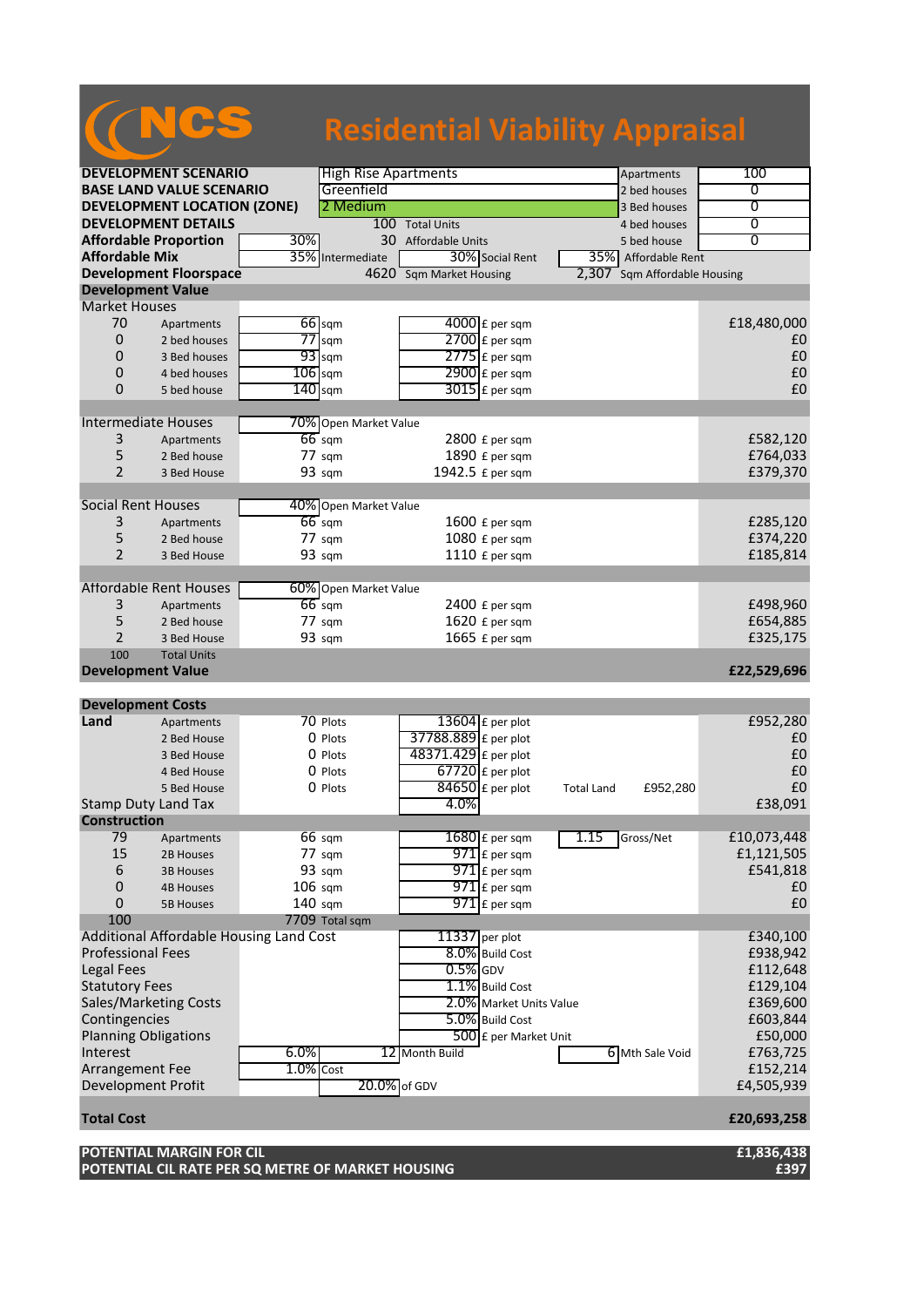| <b>Residential Viability Appraisal</b><br>100<br><b>DEVELOPMENT SCENARIO</b><br><b>High Rise Apartments</b><br>Apartments<br>Brownfield<br><b>BASE LAND VALUE SCENARIO</b><br>0<br>2 bed houses<br><b>DEVELOPMENT LOCATION (ZONE)</b><br>2 Medium<br>$\overline{0}$<br>3 Bed houses<br><b>DEVELOPMENT DETAILS</b><br>100 Total Units<br>0<br>4 bed houses<br><b>Affordable Proportion</b><br>30%<br>$\overline{0}$<br>30 Affordable Units<br>5 bed house<br><b>Affordable Mix</b><br>35% Intermediate<br>30% Social Rent<br>35% Affordable Rent<br><b>Development Floorspace</b><br>4620<br>2,307<br>Sqm Affordable Housing<br><b>Sqm Market Housing</b><br><b>Development Value</b><br><b>Market Houses</b><br>70<br>$66$ sqm<br>£18,480,000<br>$4000$ £ per sqm<br>Apartments<br>0<br>$77$ sqm<br>2700 £ per sqm<br>£0<br>2 bed houses<br>$93$ sqm<br>£0<br>0<br>$2775$ $E$ per sqm<br>3 Bed houses<br>£0<br>0<br>$106$ sqm<br>2900 £ per sqm<br>4 bed houses<br>£0<br>$\Omega$<br>$140$ sqm<br>$3015$ £ per sqm<br>5 bed house<br><b>Intermediate Houses</b><br>70% Open Market Value<br>3<br>$66$ sqm<br>£582,120<br>2800 £ per sqm<br>Apartments<br>5<br>77 sqm<br>1890 £ per sqm<br>£764,033<br>2 Bed house<br>$\overline{2}$<br>£379,370<br>93 sqm<br>1942.5 £ per sqm<br>3 Bed House<br><b>Social Rent Houses</b><br>40% Open Market Value<br>3<br>$66$ sqm<br>1600 £ per sqm<br>£285,120<br>Apartments<br>5<br>£374,220<br>77 sqm<br>1080 £ per sqm<br>2 Bed house<br>$\overline{2}$<br>93 sqm<br>1110 £ per sqm<br>£185,814<br>3 Bed House<br><b>Affordable Rent Houses</b><br>60% Open Market Value<br>$66$ sqm<br>2400 £ per sqm<br>£498,960<br>3<br>Apartments<br>5<br>1620 £ per sqm<br>£654,885<br>2 Bed house<br>$77 \text{ sqm}$<br>$\overline{2}$<br>£325,175<br>93 sqm<br>1665 £ per sqm<br>3 Bed House<br>100<br><b>Total Units</b><br><b>Development Value</b><br>£22,529,696<br><b>Development Costs</b><br>Land<br>70 Plots<br>$16740$ £ per plot<br>£1,171,800<br>Apartments<br>$46500$ £ per plot<br>0 Plots<br>£0<br>2 Bed House<br>59785.714 £ per plot<br>£0<br>0 Plots<br>3 Bed House<br>£0<br>$83700$ £ per plot<br>0 Plots<br>4 Bed House<br>$\overline{104625}$ £ per plot<br>$\pmb{\text{f0}}$<br>0 Plots<br>5 Bed House<br>Total Land £1,171,800<br>5.0%<br><b>Stamp Duty Land Tax</b><br>£58,590<br><b>Construction</b><br>79<br>$1680$ £ per sqm<br>1.15<br>Gross/Net<br>£10,073,448<br>66 sqm<br>Apartments<br>15<br>$971$ $E$ per sqm<br>77 sqm<br>£1,121,505<br>2B Houses<br>6<br>93 sqm<br>$971$ $E$ per sqm<br>£541,818<br><b>3B Houses</b><br>$\mathbf 0$<br>$106$ sqm<br>$971$ $E$ per sqm<br>£0<br><b>4B Houses</b><br>$971$ $E$ per sqm<br>£0<br>0<br>$140$ sqm<br><b>5B Houses</b><br>100<br>7709 Total sqm<br>Additional Affordable Housing Land Cost<br>$13950$ per plot<br>£418,500<br>8.0% Build Cost<br><b>Professional Fees</b><br>£938,942<br><b>Legal Fees</b><br>$0.5%$ GDV<br>£112,648<br><b>Statutory Fees</b><br>1.1% Build Cost<br>£129,104<br>Sales/Marketing Costs<br>2.0% Market Units Value<br>£369,600<br>Contingencies<br>£607,764<br>5.0% Build Cost<br><b>Planning Obligations</b><br>500 £ per Market Unit<br>£50,000<br>Interest<br>£790,135<br>6.0%<br>12 Month Build<br>6 Mth Sale Void<br>$1.0\%$ Cost<br>Arrangement Fee<br>£155,437<br>Development Profit<br>20.0% of GDV<br>£4,505,939<br><b>Total Cost</b><br>£21,045,231 |  |  |  |  |  |
|-------------------------------------------------------------------------------------------------------------------------------------------------------------------------------------------------------------------------------------------------------------------------------------------------------------------------------------------------------------------------------------------------------------------------------------------------------------------------------------------------------------------------------------------------------------------------------------------------------------------------------------------------------------------------------------------------------------------------------------------------------------------------------------------------------------------------------------------------------------------------------------------------------------------------------------------------------------------------------------------------------------------------------------------------------------------------------------------------------------------------------------------------------------------------------------------------------------------------------------------------------------------------------------------------------------------------------------------------------------------------------------------------------------------------------------------------------------------------------------------------------------------------------------------------------------------------------------------------------------------------------------------------------------------------------------------------------------------------------------------------------------------------------------------------------------------------------------------------------------------------------------------------------------------------------------------------------------------------------------------------------------------------------------------------------------------------------------------------------------------------------------------------------------------------------------------------------------------------------------------------------------------------------------------------------------------------------------------------------------------------------------------------------------------------------------------------------------------------------------------------------------------------------------------------------------------------------------------------------------------------------------------------------------------------------------------------------------------------------------------------------------------------------------------------------------------------------------------------------------------------------------------------------------------------------------------------------------------------------------------------------------------------------------------------------------------------------------------------------------------------------------------------------------------------------------------------------------------------------------------------------------------------------------------------------------------------------------------------------------------------------------------------------|--|--|--|--|--|
|                                                                                                                                                                                                                                                                                                                                                                                                                                                                                                                                                                                                                                                                                                                                                                                                                                                                                                                                                                                                                                                                                                                                                                                                                                                                                                                                                                                                                                                                                                                                                                                                                                                                                                                                                                                                                                                                                                                                                                                                                                                                                                                                                                                                                                                                                                                                                                                                                                                                                                                                                                                                                                                                                                                                                                                                                                                                                                                                                                                                                                                                                                                                                                                                                                                                                                                                                                                                       |  |  |  |  |  |
|                                                                                                                                                                                                                                                                                                                                                                                                                                                                                                                                                                                                                                                                                                                                                                                                                                                                                                                                                                                                                                                                                                                                                                                                                                                                                                                                                                                                                                                                                                                                                                                                                                                                                                                                                                                                                                                                                                                                                                                                                                                                                                                                                                                                                                                                                                                                                                                                                                                                                                                                                                                                                                                                                                                                                                                                                                                                                                                                                                                                                                                                                                                                                                                                                                                                                                                                                                                                       |  |  |  |  |  |
|                                                                                                                                                                                                                                                                                                                                                                                                                                                                                                                                                                                                                                                                                                                                                                                                                                                                                                                                                                                                                                                                                                                                                                                                                                                                                                                                                                                                                                                                                                                                                                                                                                                                                                                                                                                                                                                                                                                                                                                                                                                                                                                                                                                                                                                                                                                                                                                                                                                                                                                                                                                                                                                                                                                                                                                                                                                                                                                                                                                                                                                                                                                                                                                                                                                                                                                                                                                                       |  |  |  |  |  |
|                                                                                                                                                                                                                                                                                                                                                                                                                                                                                                                                                                                                                                                                                                                                                                                                                                                                                                                                                                                                                                                                                                                                                                                                                                                                                                                                                                                                                                                                                                                                                                                                                                                                                                                                                                                                                                                                                                                                                                                                                                                                                                                                                                                                                                                                                                                                                                                                                                                                                                                                                                                                                                                                                                                                                                                                                                                                                                                                                                                                                                                                                                                                                                                                                                                                                                                                                                                                       |  |  |  |  |  |
|                                                                                                                                                                                                                                                                                                                                                                                                                                                                                                                                                                                                                                                                                                                                                                                                                                                                                                                                                                                                                                                                                                                                                                                                                                                                                                                                                                                                                                                                                                                                                                                                                                                                                                                                                                                                                                                                                                                                                                                                                                                                                                                                                                                                                                                                                                                                                                                                                                                                                                                                                                                                                                                                                                                                                                                                                                                                                                                                                                                                                                                                                                                                                                                                                                                                                                                                                                                                       |  |  |  |  |  |
|                                                                                                                                                                                                                                                                                                                                                                                                                                                                                                                                                                                                                                                                                                                                                                                                                                                                                                                                                                                                                                                                                                                                                                                                                                                                                                                                                                                                                                                                                                                                                                                                                                                                                                                                                                                                                                                                                                                                                                                                                                                                                                                                                                                                                                                                                                                                                                                                                                                                                                                                                                                                                                                                                                                                                                                                                                                                                                                                                                                                                                                                                                                                                                                                                                                                                                                                                                                                       |  |  |  |  |  |
|                                                                                                                                                                                                                                                                                                                                                                                                                                                                                                                                                                                                                                                                                                                                                                                                                                                                                                                                                                                                                                                                                                                                                                                                                                                                                                                                                                                                                                                                                                                                                                                                                                                                                                                                                                                                                                                                                                                                                                                                                                                                                                                                                                                                                                                                                                                                                                                                                                                                                                                                                                                                                                                                                                                                                                                                                                                                                                                                                                                                                                                                                                                                                                                                                                                                                                                                                                                                       |  |  |  |  |  |
|                                                                                                                                                                                                                                                                                                                                                                                                                                                                                                                                                                                                                                                                                                                                                                                                                                                                                                                                                                                                                                                                                                                                                                                                                                                                                                                                                                                                                                                                                                                                                                                                                                                                                                                                                                                                                                                                                                                                                                                                                                                                                                                                                                                                                                                                                                                                                                                                                                                                                                                                                                                                                                                                                                                                                                                                                                                                                                                                                                                                                                                                                                                                                                                                                                                                                                                                                                                                       |  |  |  |  |  |
|                                                                                                                                                                                                                                                                                                                                                                                                                                                                                                                                                                                                                                                                                                                                                                                                                                                                                                                                                                                                                                                                                                                                                                                                                                                                                                                                                                                                                                                                                                                                                                                                                                                                                                                                                                                                                                                                                                                                                                                                                                                                                                                                                                                                                                                                                                                                                                                                                                                                                                                                                                                                                                                                                                                                                                                                                                                                                                                                                                                                                                                                                                                                                                                                                                                                                                                                                                                                       |  |  |  |  |  |
|                                                                                                                                                                                                                                                                                                                                                                                                                                                                                                                                                                                                                                                                                                                                                                                                                                                                                                                                                                                                                                                                                                                                                                                                                                                                                                                                                                                                                                                                                                                                                                                                                                                                                                                                                                                                                                                                                                                                                                                                                                                                                                                                                                                                                                                                                                                                                                                                                                                                                                                                                                                                                                                                                                                                                                                                                                                                                                                                                                                                                                                                                                                                                                                                                                                                                                                                                                                                       |  |  |  |  |  |
|                                                                                                                                                                                                                                                                                                                                                                                                                                                                                                                                                                                                                                                                                                                                                                                                                                                                                                                                                                                                                                                                                                                                                                                                                                                                                                                                                                                                                                                                                                                                                                                                                                                                                                                                                                                                                                                                                                                                                                                                                                                                                                                                                                                                                                                                                                                                                                                                                                                                                                                                                                                                                                                                                                                                                                                                                                                                                                                                                                                                                                                                                                                                                                                                                                                                                                                                                                                                       |  |  |  |  |  |
|                                                                                                                                                                                                                                                                                                                                                                                                                                                                                                                                                                                                                                                                                                                                                                                                                                                                                                                                                                                                                                                                                                                                                                                                                                                                                                                                                                                                                                                                                                                                                                                                                                                                                                                                                                                                                                                                                                                                                                                                                                                                                                                                                                                                                                                                                                                                                                                                                                                                                                                                                                                                                                                                                                                                                                                                                                                                                                                                                                                                                                                                                                                                                                                                                                                                                                                                                                                                       |  |  |  |  |  |
|                                                                                                                                                                                                                                                                                                                                                                                                                                                                                                                                                                                                                                                                                                                                                                                                                                                                                                                                                                                                                                                                                                                                                                                                                                                                                                                                                                                                                                                                                                                                                                                                                                                                                                                                                                                                                                                                                                                                                                                                                                                                                                                                                                                                                                                                                                                                                                                                                                                                                                                                                                                                                                                                                                                                                                                                                                                                                                                                                                                                                                                                                                                                                                                                                                                                                                                                                                                                       |  |  |  |  |  |
|                                                                                                                                                                                                                                                                                                                                                                                                                                                                                                                                                                                                                                                                                                                                                                                                                                                                                                                                                                                                                                                                                                                                                                                                                                                                                                                                                                                                                                                                                                                                                                                                                                                                                                                                                                                                                                                                                                                                                                                                                                                                                                                                                                                                                                                                                                                                                                                                                                                                                                                                                                                                                                                                                                                                                                                                                                                                                                                                                                                                                                                                                                                                                                                                                                                                                                                                                                                                       |  |  |  |  |  |
|                                                                                                                                                                                                                                                                                                                                                                                                                                                                                                                                                                                                                                                                                                                                                                                                                                                                                                                                                                                                                                                                                                                                                                                                                                                                                                                                                                                                                                                                                                                                                                                                                                                                                                                                                                                                                                                                                                                                                                                                                                                                                                                                                                                                                                                                                                                                                                                                                                                                                                                                                                                                                                                                                                                                                                                                                                                                                                                                                                                                                                                                                                                                                                                                                                                                                                                                                                                                       |  |  |  |  |  |
|                                                                                                                                                                                                                                                                                                                                                                                                                                                                                                                                                                                                                                                                                                                                                                                                                                                                                                                                                                                                                                                                                                                                                                                                                                                                                                                                                                                                                                                                                                                                                                                                                                                                                                                                                                                                                                                                                                                                                                                                                                                                                                                                                                                                                                                                                                                                                                                                                                                                                                                                                                                                                                                                                                                                                                                                                                                                                                                                                                                                                                                                                                                                                                                                                                                                                                                                                                                                       |  |  |  |  |  |
|                                                                                                                                                                                                                                                                                                                                                                                                                                                                                                                                                                                                                                                                                                                                                                                                                                                                                                                                                                                                                                                                                                                                                                                                                                                                                                                                                                                                                                                                                                                                                                                                                                                                                                                                                                                                                                                                                                                                                                                                                                                                                                                                                                                                                                                                                                                                                                                                                                                                                                                                                                                                                                                                                                                                                                                                                                                                                                                                                                                                                                                                                                                                                                                                                                                                                                                                                                                                       |  |  |  |  |  |
|                                                                                                                                                                                                                                                                                                                                                                                                                                                                                                                                                                                                                                                                                                                                                                                                                                                                                                                                                                                                                                                                                                                                                                                                                                                                                                                                                                                                                                                                                                                                                                                                                                                                                                                                                                                                                                                                                                                                                                                                                                                                                                                                                                                                                                                                                                                                                                                                                                                                                                                                                                                                                                                                                                                                                                                                                                                                                                                                                                                                                                                                                                                                                                                                                                                                                                                                                                                                       |  |  |  |  |  |
|                                                                                                                                                                                                                                                                                                                                                                                                                                                                                                                                                                                                                                                                                                                                                                                                                                                                                                                                                                                                                                                                                                                                                                                                                                                                                                                                                                                                                                                                                                                                                                                                                                                                                                                                                                                                                                                                                                                                                                                                                                                                                                                                                                                                                                                                                                                                                                                                                                                                                                                                                                                                                                                                                                                                                                                                                                                                                                                                                                                                                                                                                                                                                                                                                                                                                                                                                                                                       |  |  |  |  |  |
|                                                                                                                                                                                                                                                                                                                                                                                                                                                                                                                                                                                                                                                                                                                                                                                                                                                                                                                                                                                                                                                                                                                                                                                                                                                                                                                                                                                                                                                                                                                                                                                                                                                                                                                                                                                                                                                                                                                                                                                                                                                                                                                                                                                                                                                                                                                                                                                                                                                                                                                                                                                                                                                                                                                                                                                                                                                                                                                                                                                                                                                                                                                                                                                                                                                                                                                                                                                                       |  |  |  |  |  |
|                                                                                                                                                                                                                                                                                                                                                                                                                                                                                                                                                                                                                                                                                                                                                                                                                                                                                                                                                                                                                                                                                                                                                                                                                                                                                                                                                                                                                                                                                                                                                                                                                                                                                                                                                                                                                                                                                                                                                                                                                                                                                                                                                                                                                                                                                                                                                                                                                                                                                                                                                                                                                                                                                                                                                                                                                                                                                                                                                                                                                                                                                                                                                                                                                                                                                                                                                                                                       |  |  |  |  |  |
|                                                                                                                                                                                                                                                                                                                                                                                                                                                                                                                                                                                                                                                                                                                                                                                                                                                                                                                                                                                                                                                                                                                                                                                                                                                                                                                                                                                                                                                                                                                                                                                                                                                                                                                                                                                                                                                                                                                                                                                                                                                                                                                                                                                                                                                                                                                                                                                                                                                                                                                                                                                                                                                                                                                                                                                                                                                                                                                                                                                                                                                                                                                                                                                                                                                                                                                                                                                                       |  |  |  |  |  |
|                                                                                                                                                                                                                                                                                                                                                                                                                                                                                                                                                                                                                                                                                                                                                                                                                                                                                                                                                                                                                                                                                                                                                                                                                                                                                                                                                                                                                                                                                                                                                                                                                                                                                                                                                                                                                                                                                                                                                                                                                                                                                                                                                                                                                                                                                                                                                                                                                                                                                                                                                                                                                                                                                                                                                                                                                                                                                                                                                                                                                                                                                                                                                                                                                                                                                                                                                                                                       |  |  |  |  |  |
|                                                                                                                                                                                                                                                                                                                                                                                                                                                                                                                                                                                                                                                                                                                                                                                                                                                                                                                                                                                                                                                                                                                                                                                                                                                                                                                                                                                                                                                                                                                                                                                                                                                                                                                                                                                                                                                                                                                                                                                                                                                                                                                                                                                                                                                                                                                                                                                                                                                                                                                                                                                                                                                                                                                                                                                                                                                                                                                                                                                                                                                                                                                                                                                                                                                                                                                                                                                                       |  |  |  |  |  |
|                                                                                                                                                                                                                                                                                                                                                                                                                                                                                                                                                                                                                                                                                                                                                                                                                                                                                                                                                                                                                                                                                                                                                                                                                                                                                                                                                                                                                                                                                                                                                                                                                                                                                                                                                                                                                                                                                                                                                                                                                                                                                                                                                                                                                                                                                                                                                                                                                                                                                                                                                                                                                                                                                                                                                                                                                                                                                                                                                                                                                                                                                                                                                                                                                                                                                                                                                                                                       |  |  |  |  |  |
|                                                                                                                                                                                                                                                                                                                                                                                                                                                                                                                                                                                                                                                                                                                                                                                                                                                                                                                                                                                                                                                                                                                                                                                                                                                                                                                                                                                                                                                                                                                                                                                                                                                                                                                                                                                                                                                                                                                                                                                                                                                                                                                                                                                                                                                                                                                                                                                                                                                                                                                                                                                                                                                                                                                                                                                                                                                                                                                                                                                                                                                                                                                                                                                                                                                                                                                                                                                                       |  |  |  |  |  |
|                                                                                                                                                                                                                                                                                                                                                                                                                                                                                                                                                                                                                                                                                                                                                                                                                                                                                                                                                                                                                                                                                                                                                                                                                                                                                                                                                                                                                                                                                                                                                                                                                                                                                                                                                                                                                                                                                                                                                                                                                                                                                                                                                                                                                                                                                                                                                                                                                                                                                                                                                                                                                                                                                                                                                                                                                                                                                                                                                                                                                                                                                                                                                                                                                                                                                                                                                                                                       |  |  |  |  |  |
|                                                                                                                                                                                                                                                                                                                                                                                                                                                                                                                                                                                                                                                                                                                                                                                                                                                                                                                                                                                                                                                                                                                                                                                                                                                                                                                                                                                                                                                                                                                                                                                                                                                                                                                                                                                                                                                                                                                                                                                                                                                                                                                                                                                                                                                                                                                                                                                                                                                                                                                                                                                                                                                                                                                                                                                                                                                                                                                                                                                                                                                                                                                                                                                                                                                                                                                                                                                                       |  |  |  |  |  |
|                                                                                                                                                                                                                                                                                                                                                                                                                                                                                                                                                                                                                                                                                                                                                                                                                                                                                                                                                                                                                                                                                                                                                                                                                                                                                                                                                                                                                                                                                                                                                                                                                                                                                                                                                                                                                                                                                                                                                                                                                                                                                                                                                                                                                                                                                                                                                                                                                                                                                                                                                                                                                                                                                                                                                                                                                                                                                                                                                                                                                                                                                                                                                                                                                                                                                                                                                                                                       |  |  |  |  |  |
|                                                                                                                                                                                                                                                                                                                                                                                                                                                                                                                                                                                                                                                                                                                                                                                                                                                                                                                                                                                                                                                                                                                                                                                                                                                                                                                                                                                                                                                                                                                                                                                                                                                                                                                                                                                                                                                                                                                                                                                                                                                                                                                                                                                                                                                                                                                                                                                                                                                                                                                                                                                                                                                                                                                                                                                                                                                                                                                                                                                                                                                                                                                                                                                                                                                                                                                                                                                                       |  |  |  |  |  |
|                                                                                                                                                                                                                                                                                                                                                                                                                                                                                                                                                                                                                                                                                                                                                                                                                                                                                                                                                                                                                                                                                                                                                                                                                                                                                                                                                                                                                                                                                                                                                                                                                                                                                                                                                                                                                                                                                                                                                                                                                                                                                                                                                                                                                                                                                                                                                                                                                                                                                                                                                                                                                                                                                                                                                                                                                                                                                                                                                                                                                                                                                                                                                                                                                                                                                                                                                                                                       |  |  |  |  |  |
|                                                                                                                                                                                                                                                                                                                                                                                                                                                                                                                                                                                                                                                                                                                                                                                                                                                                                                                                                                                                                                                                                                                                                                                                                                                                                                                                                                                                                                                                                                                                                                                                                                                                                                                                                                                                                                                                                                                                                                                                                                                                                                                                                                                                                                                                                                                                                                                                                                                                                                                                                                                                                                                                                                                                                                                                                                                                                                                                                                                                                                                                                                                                                                                                                                                                                                                                                                                                       |  |  |  |  |  |
|                                                                                                                                                                                                                                                                                                                                                                                                                                                                                                                                                                                                                                                                                                                                                                                                                                                                                                                                                                                                                                                                                                                                                                                                                                                                                                                                                                                                                                                                                                                                                                                                                                                                                                                                                                                                                                                                                                                                                                                                                                                                                                                                                                                                                                                                                                                                                                                                                                                                                                                                                                                                                                                                                                                                                                                                                                                                                                                                                                                                                                                                                                                                                                                                                                                                                                                                                                                                       |  |  |  |  |  |
|                                                                                                                                                                                                                                                                                                                                                                                                                                                                                                                                                                                                                                                                                                                                                                                                                                                                                                                                                                                                                                                                                                                                                                                                                                                                                                                                                                                                                                                                                                                                                                                                                                                                                                                                                                                                                                                                                                                                                                                                                                                                                                                                                                                                                                                                                                                                                                                                                                                                                                                                                                                                                                                                                                                                                                                                                                                                                                                                                                                                                                                                                                                                                                                                                                                                                                                                                                                                       |  |  |  |  |  |
|                                                                                                                                                                                                                                                                                                                                                                                                                                                                                                                                                                                                                                                                                                                                                                                                                                                                                                                                                                                                                                                                                                                                                                                                                                                                                                                                                                                                                                                                                                                                                                                                                                                                                                                                                                                                                                                                                                                                                                                                                                                                                                                                                                                                                                                                                                                                                                                                                                                                                                                                                                                                                                                                                                                                                                                                                                                                                                                                                                                                                                                                                                                                                                                                                                                                                                                                                                                                       |  |  |  |  |  |
|                                                                                                                                                                                                                                                                                                                                                                                                                                                                                                                                                                                                                                                                                                                                                                                                                                                                                                                                                                                                                                                                                                                                                                                                                                                                                                                                                                                                                                                                                                                                                                                                                                                                                                                                                                                                                                                                                                                                                                                                                                                                                                                                                                                                                                                                                                                                                                                                                                                                                                                                                                                                                                                                                                                                                                                                                                                                                                                                                                                                                                                                                                                                                                                                                                                                                                                                                                                                       |  |  |  |  |  |
|                                                                                                                                                                                                                                                                                                                                                                                                                                                                                                                                                                                                                                                                                                                                                                                                                                                                                                                                                                                                                                                                                                                                                                                                                                                                                                                                                                                                                                                                                                                                                                                                                                                                                                                                                                                                                                                                                                                                                                                                                                                                                                                                                                                                                                                                                                                                                                                                                                                                                                                                                                                                                                                                                                                                                                                                                                                                                                                                                                                                                                                                                                                                                                                                                                                                                                                                                                                                       |  |  |  |  |  |
|                                                                                                                                                                                                                                                                                                                                                                                                                                                                                                                                                                                                                                                                                                                                                                                                                                                                                                                                                                                                                                                                                                                                                                                                                                                                                                                                                                                                                                                                                                                                                                                                                                                                                                                                                                                                                                                                                                                                                                                                                                                                                                                                                                                                                                                                                                                                                                                                                                                                                                                                                                                                                                                                                                                                                                                                                                                                                                                                                                                                                                                                                                                                                                                                                                                                                                                                                                                                       |  |  |  |  |  |
|                                                                                                                                                                                                                                                                                                                                                                                                                                                                                                                                                                                                                                                                                                                                                                                                                                                                                                                                                                                                                                                                                                                                                                                                                                                                                                                                                                                                                                                                                                                                                                                                                                                                                                                                                                                                                                                                                                                                                                                                                                                                                                                                                                                                                                                                                                                                                                                                                                                                                                                                                                                                                                                                                                                                                                                                                                                                                                                                                                                                                                                                                                                                                                                                                                                                                                                                                                                                       |  |  |  |  |  |
|                                                                                                                                                                                                                                                                                                                                                                                                                                                                                                                                                                                                                                                                                                                                                                                                                                                                                                                                                                                                                                                                                                                                                                                                                                                                                                                                                                                                                                                                                                                                                                                                                                                                                                                                                                                                                                                                                                                                                                                                                                                                                                                                                                                                                                                                                                                                                                                                                                                                                                                                                                                                                                                                                                                                                                                                                                                                                                                                                                                                                                                                                                                                                                                                                                                                                                                                                                                                       |  |  |  |  |  |
|                                                                                                                                                                                                                                                                                                                                                                                                                                                                                                                                                                                                                                                                                                                                                                                                                                                                                                                                                                                                                                                                                                                                                                                                                                                                                                                                                                                                                                                                                                                                                                                                                                                                                                                                                                                                                                                                                                                                                                                                                                                                                                                                                                                                                                                                                                                                                                                                                                                                                                                                                                                                                                                                                                                                                                                                                                                                                                                                                                                                                                                                                                                                                                                                                                                                                                                                                                                                       |  |  |  |  |  |
|                                                                                                                                                                                                                                                                                                                                                                                                                                                                                                                                                                                                                                                                                                                                                                                                                                                                                                                                                                                                                                                                                                                                                                                                                                                                                                                                                                                                                                                                                                                                                                                                                                                                                                                                                                                                                                                                                                                                                                                                                                                                                                                                                                                                                                                                                                                                                                                                                                                                                                                                                                                                                                                                                                                                                                                                                                                                                                                                                                                                                                                                                                                                                                                                                                                                                                                                                                                                       |  |  |  |  |  |
|                                                                                                                                                                                                                                                                                                                                                                                                                                                                                                                                                                                                                                                                                                                                                                                                                                                                                                                                                                                                                                                                                                                                                                                                                                                                                                                                                                                                                                                                                                                                                                                                                                                                                                                                                                                                                                                                                                                                                                                                                                                                                                                                                                                                                                                                                                                                                                                                                                                                                                                                                                                                                                                                                                                                                                                                                                                                                                                                                                                                                                                                                                                                                                                                                                                                                                                                                                                                       |  |  |  |  |  |
|                                                                                                                                                                                                                                                                                                                                                                                                                                                                                                                                                                                                                                                                                                                                                                                                                                                                                                                                                                                                                                                                                                                                                                                                                                                                                                                                                                                                                                                                                                                                                                                                                                                                                                                                                                                                                                                                                                                                                                                                                                                                                                                                                                                                                                                                                                                                                                                                                                                                                                                                                                                                                                                                                                                                                                                                                                                                                                                                                                                                                                                                                                                                                                                                                                                                                                                                                                                                       |  |  |  |  |  |
|                                                                                                                                                                                                                                                                                                                                                                                                                                                                                                                                                                                                                                                                                                                                                                                                                                                                                                                                                                                                                                                                                                                                                                                                                                                                                                                                                                                                                                                                                                                                                                                                                                                                                                                                                                                                                                                                                                                                                                                                                                                                                                                                                                                                                                                                                                                                                                                                                                                                                                                                                                                                                                                                                                                                                                                                                                                                                                                                                                                                                                                                                                                                                                                                                                                                                                                                                                                                       |  |  |  |  |  |
|                                                                                                                                                                                                                                                                                                                                                                                                                                                                                                                                                                                                                                                                                                                                                                                                                                                                                                                                                                                                                                                                                                                                                                                                                                                                                                                                                                                                                                                                                                                                                                                                                                                                                                                                                                                                                                                                                                                                                                                                                                                                                                                                                                                                                                                                                                                                                                                                                                                                                                                                                                                                                                                                                                                                                                                                                                                                                                                                                                                                                                                                                                                                                                                                                                                                                                                                                                                                       |  |  |  |  |  |
|                                                                                                                                                                                                                                                                                                                                                                                                                                                                                                                                                                                                                                                                                                                                                                                                                                                                                                                                                                                                                                                                                                                                                                                                                                                                                                                                                                                                                                                                                                                                                                                                                                                                                                                                                                                                                                                                                                                                                                                                                                                                                                                                                                                                                                                                                                                                                                                                                                                                                                                                                                                                                                                                                                                                                                                                                                                                                                                                                                                                                                                                                                                                                                                                                                                                                                                                                                                                       |  |  |  |  |  |
|                                                                                                                                                                                                                                                                                                                                                                                                                                                                                                                                                                                                                                                                                                                                                                                                                                                                                                                                                                                                                                                                                                                                                                                                                                                                                                                                                                                                                                                                                                                                                                                                                                                                                                                                                                                                                                                                                                                                                                                                                                                                                                                                                                                                                                                                                                                                                                                                                                                                                                                                                                                                                                                                                                                                                                                                                                                                                                                                                                                                                                                                                                                                                                                                                                                                                                                                                                                                       |  |  |  |  |  |
|                                                                                                                                                                                                                                                                                                                                                                                                                                                                                                                                                                                                                                                                                                                                                                                                                                                                                                                                                                                                                                                                                                                                                                                                                                                                                                                                                                                                                                                                                                                                                                                                                                                                                                                                                                                                                                                                                                                                                                                                                                                                                                                                                                                                                                                                                                                                                                                                                                                                                                                                                                                                                                                                                                                                                                                                                                                                                                                                                                                                                                                                                                                                                                                                                                                                                                                                                                                                       |  |  |  |  |  |
|                                                                                                                                                                                                                                                                                                                                                                                                                                                                                                                                                                                                                                                                                                                                                                                                                                                                                                                                                                                                                                                                                                                                                                                                                                                                                                                                                                                                                                                                                                                                                                                                                                                                                                                                                                                                                                                                                                                                                                                                                                                                                                                                                                                                                                                                                                                                                                                                                                                                                                                                                                                                                                                                                                                                                                                                                                                                                                                                                                                                                                                                                                                                                                                                                                                                                                                                                                                                       |  |  |  |  |  |
|                                                                                                                                                                                                                                                                                                                                                                                                                                                                                                                                                                                                                                                                                                                                                                                                                                                                                                                                                                                                                                                                                                                                                                                                                                                                                                                                                                                                                                                                                                                                                                                                                                                                                                                                                                                                                                                                                                                                                                                                                                                                                                                                                                                                                                                                                                                                                                                                                                                                                                                                                                                                                                                                                                                                                                                                                                                                                                                                                                                                                                                                                                                                                                                                                                                                                                                                                                                                       |  |  |  |  |  |
|                                                                                                                                                                                                                                                                                                                                                                                                                                                                                                                                                                                                                                                                                                                                                                                                                                                                                                                                                                                                                                                                                                                                                                                                                                                                                                                                                                                                                                                                                                                                                                                                                                                                                                                                                                                                                                                                                                                                                                                                                                                                                                                                                                                                                                                                                                                                                                                                                                                                                                                                                                                                                                                                                                                                                                                                                                                                                                                                                                                                                                                                                                                                                                                                                                                                                                                                                                                                       |  |  |  |  |  |
|                                                                                                                                                                                                                                                                                                                                                                                                                                                                                                                                                                                                                                                                                                                                                                                                                                                                                                                                                                                                                                                                                                                                                                                                                                                                                                                                                                                                                                                                                                                                                                                                                                                                                                                                                                                                                                                                                                                                                                                                                                                                                                                                                                                                                                                                                                                                                                                                                                                                                                                                                                                                                                                                                                                                                                                                                                                                                                                                                                                                                                                                                                                                                                                                                                                                                                                                                                                                       |  |  |  |  |  |
|                                                                                                                                                                                                                                                                                                                                                                                                                                                                                                                                                                                                                                                                                                                                                                                                                                                                                                                                                                                                                                                                                                                                                                                                                                                                                                                                                                                                                                                                                                                                                                                                                                                                                                                                                                                                                                                                                                                                                                                                                                                                                                                                                                                                                                                                                                                                                                                                                                                                                                                                                                                                                                                                                                                                                                                                                                                                                                                                                                                                                                                                                                                                                                                                                                                                                                                                                                                                       |  |  |  |  |  |
|                                                                                                                                                                                                                                                                                                                                                                                                                                                                                                                                                                                                                                                                                                                                                                                                                                                                                                                                                                                                                                                                                                                                                                                                                                                                                                                                                                                                                                                                                                                                                                                                                                                                                                                                                                                                                                                                                                                                                                                                                                                                                                                                                                                                                                                                                                                                                                                                                                                                                                                                                                                                                                                                                                                                                                                                                                                                                                                                                                                                                                                                                                                                                                                                                                                                                                                                                                                                       |  |  |  |  |  |
|                                                                                                                                                                                                                                                                                                                                                                                                                                                                                                                                                                                                                                                                                                                                                                                                                                                                                                                                                                                                                                                                                                                                                                                                                                                                                                                                                                                                                                                                                                                                                                                                                                                                                                                                                                                                                                                                                                                                                                                                                                                                                                                                                                                                                                                                                                                                                                                                                                                                                                                                                                                                                                                                                                                                                                                                                                                                                                                                                                                                                                                                                                                                                                                                                                                                                                                                                                                                       |  |  |  |  |  |

**POTENTIAL MARGIN FOR CIL £1,484,465 POTENTIAL CIL RATE PER SQ METRE OF MARKET HOUSING £321**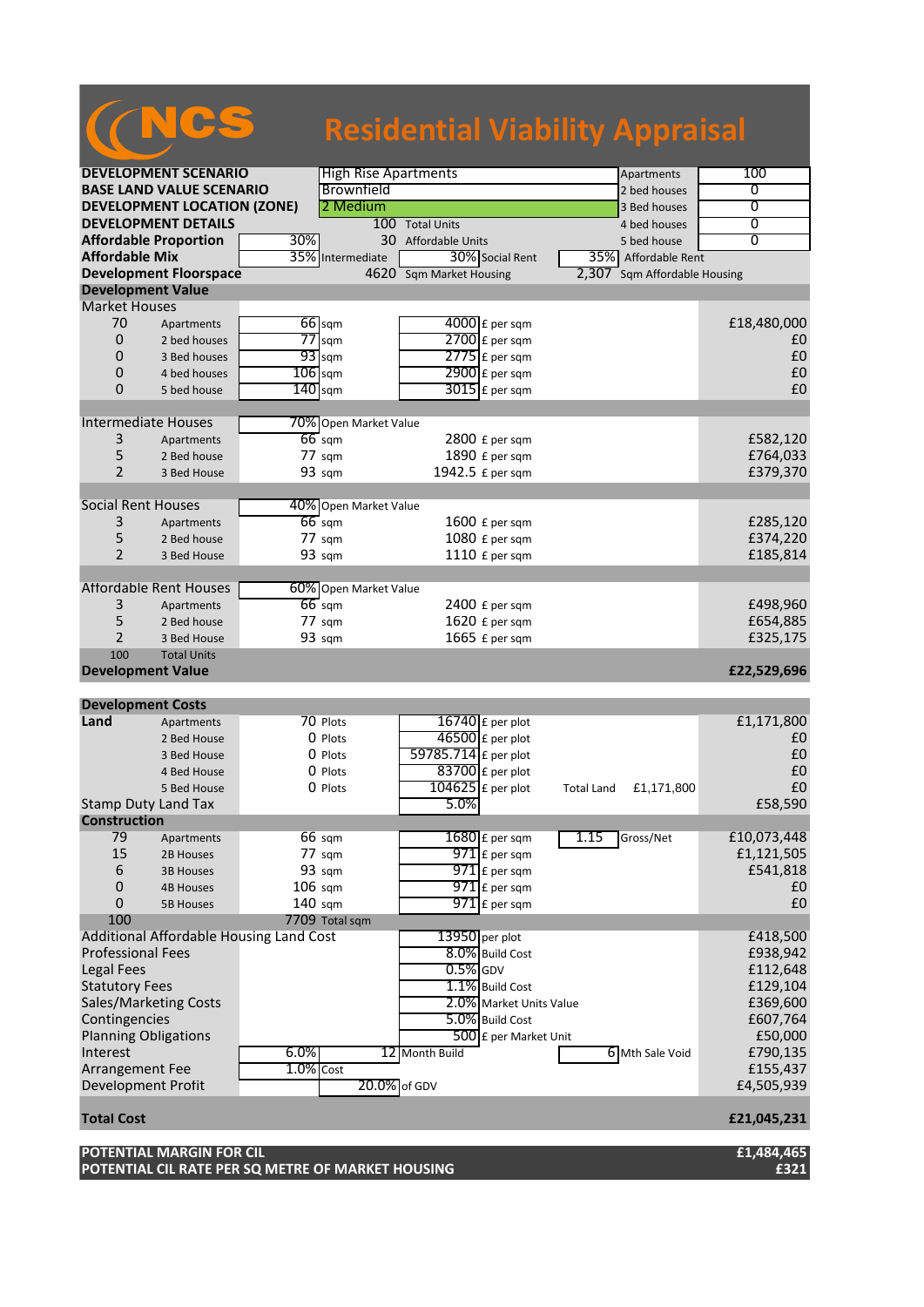|                             |                                    |                                         |                             | <b>Residential Viability Appraisal</b> |                                |       |                        |                   |
|-----------------------------|------------------------------------|-----------------------------------------|-----------------------------|----------------------------------------|--------------------------------|-------|------------------------|-------------------|
|                             |                                    |                                         |                             |                                        |                                |       |                        |                   |
|                             | <b>DEVELOPMENT SCENARIO</b>        |                                         | <b>High Rise Apartments</b> |                                        |                                |       | Apartments             | 100               |
|                             | <b>BASE LAND VALUE SCENARIO</b>    |                                         | <b>Market Comparable</b>    |                                        |                                |       | 2 bed houses           | 0                 |
|                             | <b>DEVELOPMENT LOCATION (ZONE)</b> |                                         | 2 Medium                    |                                        |                                |       | 3 Bed houses           | $\overline{0}$    |
|                             | <b>DEVELOPMENT DETAILS</b>         |                                         |                             | 100 Total Units                        |                                |       | 4 bed houses           | 0                 |
|                             | <b>Affordable Proportion</b>       | 30%                                     |                             | 30 Affordable Units                    |                                |       | 5 bed house            | $\overline{0}$    |
| <b>Affordable Mix</b>       |                                    | 35%                                     | Intermediate                |                                        | 30% Social Rent                |       | 35% Affordable Rent    |                   |
|                             | <b>Development Floorspace</b>      |                                         |                             | 4620 Sqm Market Housing                |                                | 2,307 | Sqm Affordable Housing |                   |
| <b>Development Value</b>    |                                    |                                         |                             |                                        |                                |       |                        |                   |
| <b>Market Houses</b>        |                                    |                                         |                             |                                        |                                |       |                        |                   |
| 70                          | Apartments                         | $66$ sqm                                |                             |                                        | $4000$ £ per sqm               |       |                        | £18,480,000       |
| 0                           | 2 bed houses                       | $77$ sqm                                |                             |                                        | 2700 £ per sqm                 |       |                        | £0                |
| 0                           | 3 Bed houses                       | $93$ sqm                                |                             |                                        | $2775$ $E$ per sqm             |       |                        | £0                |
| 0                           | 4 bed houses                       | $106$ sqm                               |                             |                                        | 2900 £ per sqm                 |       |                        | £0                |
| $\Omega$                    | 5 bed house                        | $140$ sqm                               |                             |                                        | $3015$ £ per sqm               |       |                        | £0                |
|                             |                                    |                                         |                             |                                        |                                |       |                        |                   |
| <b>Intermediate Houses</b>  |                                    |                                         | 70% Open Market Value       |                                        |                                |       |                        |                   |
| 3                           | Apartments                         | $66$ sqm                                |                             |                                        | 2800 £ per sqm                 |       |                        | £582,120          |
| 5                           | 2 Bed house                        | 77 sqm                                  |                             |                                        | 1890 £ per sqm                 |       |                        | £764,033          |
| $\overline{2}$              | 3 Bed House                        | 93 sqm                                  |                             |                                        | 1942.5 £ per sqm               |       |                        | £379,370          |
| <b>Social Rent Houses</b>   |                                    |                                         | 40% Open Market Value       |                                        |                                |       |                        |                   |
| 3                           | Apartments                         | $66$ sqm                                |                             |                                        | 1600 £ per sqm                 |       |                        | £285,120          |
| 5                           | 2 Bed house                        | 77 sqm                                  |                             |                                        | 1080 £ per sqm                 |       |                        | £374,220          |
| $\overline{2}$              | 3 Bed House                        | 93 sqm                                  |                             |                                        | 1110 £ per sqm                 |       |                        | £185,814          |
|                             |                                    |                                         |                             |                                        |                                |       |                        |                   |
|                             | <b>Affordable Rent Houses</b>      |                                         | 60% Open Market Value       |                                        |                                |       |                        |                   |
| 3                           | Apartments                         | $66$ sqm                                |                             |                                        | 2400 £ per sqm                 |       |                        | £498,960          |
| 5                           | 2 Bed house                        | $77 \text{ sqm}$                        |                             |                                        | 1620 £ per sqm                 |       |                        | £654,885          |
| $\overline{2}$              | 3 Bed House                        | 93 sqm                                  |                             |                                        | 1665 £ per sqm                 |       |                        | £325,175          |
| 100                         | <b>Total Units</b>                 |                                         |                             |                                        |                                |       |                        |                   |
| <b>Development Value</b>    |                                    |                                         |                             |                                        |                                |       |                        | £22,529,696       |
| <b>Development Costs</b>    |                                    |                                         |                             |                                        |                                |       |                        |                   |
| Land                        | Apartments                         | 70 Plots                                |                             |                                        | 20000 £ per plot               |       |                        | £1,400,000        |
|                             | 2 Bed House                        | 0 Plots                                 |                             | 55555.556 £ per plot                   |                                |       |                        | £0                |
|                             | 3 Bed House                        | 0 Plots                                 |                             | 71428.571 $\epsilon$ per plot          |                                |       |                        | £0                |
|                             | 4 Bed House                        | 0 Plots                                 |                             | $100000$ £ per plot                    |                                |       |                        | £0                |
|                             | 5 Bed House                        | 0 Plots                                 |                             |                                        | $\overline{125000}$ £ per plot |       | Total Land £1,400,000  | $\pmb{\text{f0}}$ |
| <b>Stamp Duty Land Tax</b>  |                                    |                                         |                             | 5.0%                                   |                                |       |                        | £70,000           |
| <b>Construction</b>         |                                    |                                         |                             |                                        |                                |       |                        |                   |
| 79                          | Apartments                         | 66 sqm                                  |                             |                                        | $1680$ £ per sqm               | 1.15  | Gross/Net              | £10,073,448       |
| 15                          | 2B Houses                          | 77 sqm                                  |                             |                                        | $971$ $E$ per sqm              |       |                        | £1,121,505        |
| 6                           | <b>3B Houses</b>                   | 93 sqm                                  |                             |                                        | $971$ $E$ per sqm              |       |                        | £541,818          |
| $\mathbf 0$                 | <b>4B Houses</b>                   | $106$ sqm                               |                             |                                        | $971$ $E$ per sqm              |       |                        | £0                |
| 0                           | <b>5B Houses</b>                   | $140$ sqm                               |                             |                                        | $971$ $E$ per sqm              |       |                        | £0                |
| 100                         |                                    | 7709 Total sqm                          |                             |                                        |                                |       |                        |                   |
|                             |                                    | Additional Affordable Housing Land Cost |                             | 16667 per plot                         |                                |       |                        | £500,000          |
| <b>Professional Fees</b>    |                                    |                                         |                             |                                        | 8.0% Build Cost                |       |                        | £938,942          |
| <b>Legal Fees</b>           |                                    |                                         |                             | $0.5%$ GDV                             |                                |       |                        | £112,648          |
| <b>Statutory Fees</b>       |                                    |                                         |                             |                                        | 1.1% Build Cost                |       |                        | £129,104          |
|                             | Sales/Marketing Costs              |                                         |                             |                                        | 2.0% Market Units Value        |       |                        | £369,600          |
| Contingencies               |                                    |                                         |                             |                                        | 5.0% Build Cost                |       |                        | £611,839          |
| <b>Planning Obligations</b> |                                    |                                         |                             |                                        | 500 £ per Market Unit          |       |                        | £50,000           |
| Interest                    |                                    | 6.0%                                    |                             | 12 Month Build                         |                                |       | 6 Mth Sale Void        | £816,661          |
| Arrangement Fee             |                                    | $1.0\%$ Cost                            |                             |                                        |                                |       |                        | £158,689          |
| Development Profit          |                                    |                                         | 20.0% of GDV                |                                        |                                |       |                        | £4,505,939        |
|                             |                                    |                                         |                             |                                        |                                |       |                        |                   |
| <b>Total Cost</b>           |                                    |                                         |                             |                                        |                                |       |                        | £21,400,193       |

**POTENTIAL MARGIN FOR CIL £1,129,503 POTENTIAL CIL RATE PER SQ METRE OF MARKET HOUSING £244**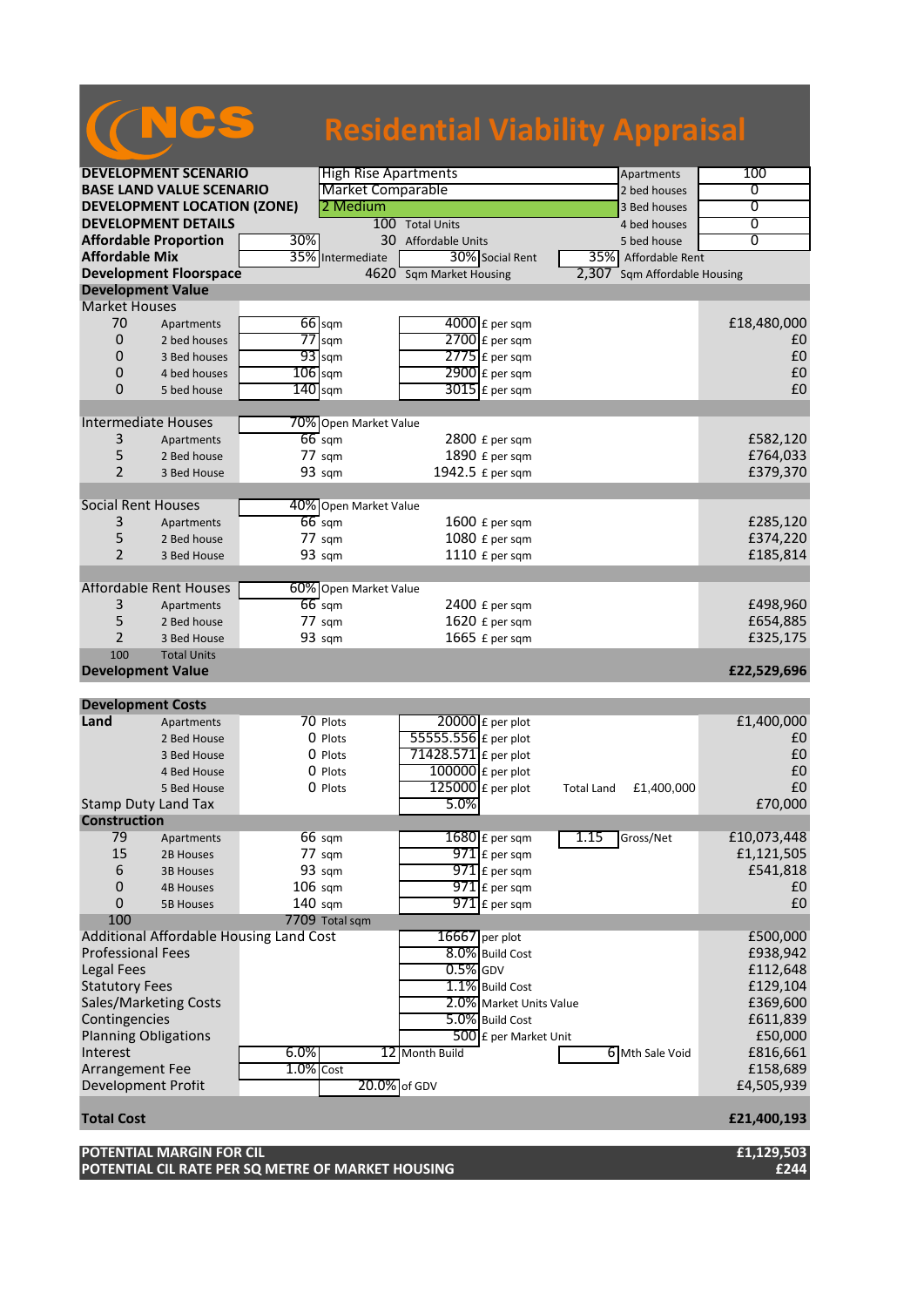|                             |                                    |                                         |                             |                         | <b>Residential Viability Appraisal</b> |                |
|-----------------------------|------------------------------------|-----------------------------------------|-----------------------------|-------------------------|----------------------------------------|----------------|
|                             | <b>DEVELOPMENT SCENARIO</b>        |                                         | <b>High Rise Apartments</b> |                         |                                        | 100            |
|                             | <b>BASE LAND VALUE SCENARIO</b>    |                                         | Greenfield                  |                         | Apartments                             | 0              |
|                             |                                    |                                         |                             |                         | 2 bed houses                           |                |
|                             | <b>DEVELOPMENT LOCATION (ZONE)</b> |                                         | 3 High                      |                         | 3 Bed houses                           | $\overline{0}$ |
|                             | <b>DEVELOPMENT DETAILS</b>         |                                         |                             | 100 Total Units         | 4 bed houses                           | 0              |
|                             | <b>Affordable Proportion</b>       | 30%                                     |                             | 30 Affordable Units     | 5 bed house                            | $\overline{0}$ |
| <b>Affordable Mix</b>       |                                    |                                         | 35% Intermediate            | 30% Social Rent         | 35% Affordable Rent                    |                |
|                             | <b>Development Floorspace</b>      |                                         |                             | 4620 Sqm Market Housing | 2,307<br>Sqm Affordable Housing        |                |
| <b>Development Value</b>    |                                    |                                         |                             |                         |                                        |                |
| <b>Market Houses</b>        |                                    |                                         |                             |                         |                                        |                |
| 70                          | Apartments                         | $66$ sqm                                |                             | $4000$ £ per sqm        |                                        | £18,480,000    |
| $\mathbf 0$                 | 2 bed houses                       | $77$ sqm                                |                             | 3120 £ per sqm          |                                        | £0             |
| $\Omega$                    | 3 Bed houses                       | $93$ sqm                                |                             | $3015$ £ per sqm        |                                        | £0             |
| 0                           | 4 bed houses                       | $106$ sqm                               |                             | 2960 £ per sqm          |                                        | £0             |
| $\Omega$                    | 5 bed house                        | $140$ sqm                               |                             | $2960$ £ per sqm        |                                        | £0             |
|                             |                                    |                                         |                             |                         |                                        |                |
| <b>Intermediate Houses</b>  |                                    |                                         | 70% Open Market Value       |                         |                                        |                |
| 3                           | Apartments                         | $66$ sqm                                |                             | 2800 £ per sqm          |                                        | £582,120       |
| 5                           | 2 Bed house                        | $77 \text{ sqm}$                        |                             | 2184 £ per sqm          |                                        | £882,882       |
| $\overline{2}$              | 3 Bed House                        | 93 sqm                                  |                             | 2110.5 £ per sqm        |                                        | £412,181       |
|                             |                                    |                                         |                             |                         |                                        |                |
| <b>Social Rent Houses</b>   |                                    |                                         | 40% Open Market Value       |                         |                                        |                |
|                             |                                    |                                         |                             |                         |                                        |                |
| 3                           | Apartments                         | $66$ sqm                                |                             | 1600 £ per sqm          |                                        | £285,120       |
| 5                           | 2 Bed house                        | 77 sqm                                  |                             | 1248 £ per sqm          |                                        | £432,432       |
| $\overline{2}$              | 3 Bed House                        | 93 sqm                                  |                             | 1206 £ per sqm          |                                        | £201,884       |
|                             |                                    |                                         |                             |                         |                                        |                |
|                             | <b>Affordable Rent Houses</b>      |                                         | 60% Open Market Value       |                         |                                        |                |
| 3                           | Apartments                         | $66$ sqm                                |                             | $2400$ £ per sqm        |                                        | £498,960       |
| 5                           | 2 Bed house                        | $77 \text{ sqm}$                        |                             | 1872 £ per sqm          |                                        | £756,756       |
| 2                           | 3 Bed House                        | 93 sqm                                  |                             | 1809 £ per sqm          |                                        | £353,298       |
| 100                         | <b>Total Units</b>                 |                                         |                             |                         |                                        |                |
| <b>Development Value</b>    |                                    |                                         |                             |                         |                                        | £22,885,633    |
|                             |                                    |                                         |                             |                         |                                        |                |
| <b>Development Costs</b>    |                                    |                                         |                             |                         |                                        |                |
| Land                        | Apartments                         | 70 Plots                                |                             | 17700 £ per plot        |                                        | £1,239,000     |
|                             | 2 Bed House                        | 0 Plots                                 |                             | 49166.667 £ per plot    |                                        | £0             |
|                             | 3 Bed House                        | 0 Plots                                 |                             | 63000 £ per plot        |                                        | £0             |
|                             | 4 Bed House                        | 0 Plots                                 |                             | $88200$ £ per plot      |                                        | £0             |
|                             | 5 Bed House                        | 0 Plots                                 |                             | $110250$ £ per plot     | <b>Total Land</b><br>£1,239,000        | £0             |
|                             | <b>Stamp Duty Land Tax</b>         |                                         |                             | 5.0%                    |                                        | £61,950        |
| <b>Construction</b>         |                                    |                                         |                             |                         |                                        |                |
| 79                          | Apartments                         | 66 sqm                                  |                             | $1680$ £ per sqm        | 1.15<br>Gross/Net                      | £10,073,448    |
| 15                          | 2B Houses                          | 77 sqm                                  |                             | $971$ $E$ per sqm       |                                        | £1,121,505     |
| 6                           | <b>3B Houses</b>                   | 93 sqm                                  |                             | $971$ $E$ per sqm       |                                        | £541,818       |
| $\mathbf 0$                 | <b>4B Houses</b>                   | $106$ sqm                               |                             | $971$ $E$ per sqm       |                                        | £0             |
| 0                           |                                    |                                         |                             | $971$ E per sam         |                                        | £0             |
|                             | <b>5B Houses</b>                   | $140$ sqm                               |                             |                         |                                        |                |
| 100                         |                                    | 7709 Total sqm                          |                             |                         |                                        |                |
|                             |                                    | Additional Affordable Housing Land Cost |                             | 14750 per plot          |                                        | £442,500       |
| <b>Professional Fees</b>    |                                    |                                         |                             | 8.0% Build Cost         |                                        | £938,942       |
| <b>Legal Fees</b>           |                                    |                                         |                             | $0.5\%$ GDV             |                                        | £114,428       |
| <b>Statutory Fees</b>       |                                    |                                         |                             | 1.1% Build Cost         |                                        | £129,104       |
|                             | Sales/Marketing Costs              |                                         |                             | 2.0% Market Units Value |                                        | £369,600       |
| Contingencies               |                                    |                                         |                             | 5.0% Build Cost         |                                        | £608,964       |
| <b>Planning Obligations</b> |                                    |                                         |                             | 500 £ per Market Unit   |                                        | £50,000        |
| Interest                    |                                    | 6.0%                                    |                             | 12 Month Build          | 6 Mth Sale Void                        | £798,030       |
| Arrangement Fee             |                                    | $1.0\%$ Cost                            |                             |                         |                                        | £156,413       |
| Development Profit          |                                    |                                         | 20.0% of GDV                |                         |                                        | £4,577,127     |
|                             |                                    |                                         |                             |                         |                                        |                |
| <b>Total Cost</b>           |                                    |                                         |                             |                         |                                        | £21,222,828    |

**POTENTIAL MARGIN FOR CIL £1,662,805 POTENTIAL CIL RATE PER SQ METRE OF MARKET HOUSING £360**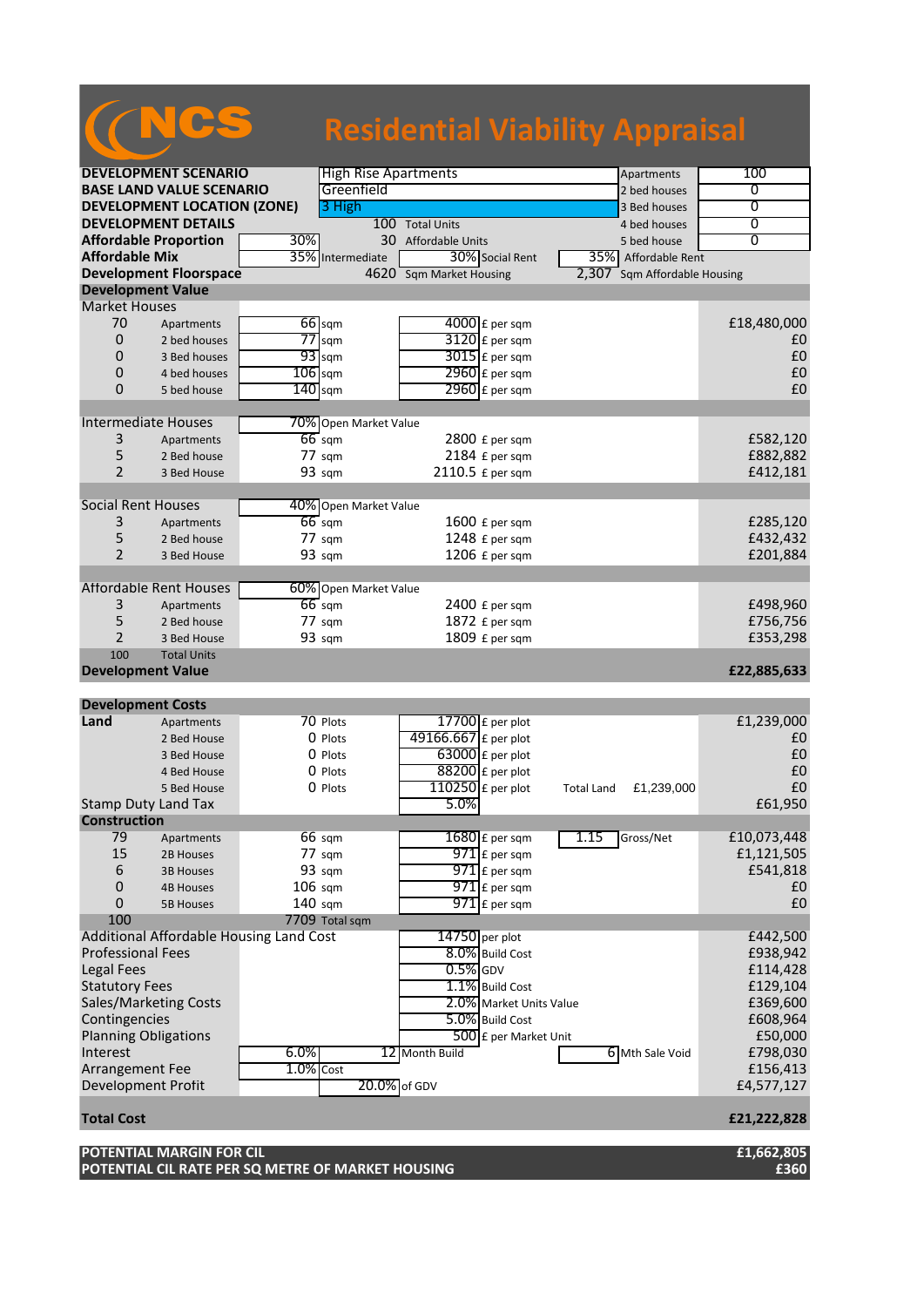|                                            |                                         |              |                             | <b>Residential Viability Appraisal</b> |                         |       |                        |                      |
|--------------------------------------------|-----------------------------------------|--------------|-----------------------------|----------------------------------------|-------------------------|-------|------------------------|----------------------|
|                                            | <b>DEVELOPMENT SCENARIO</b>             |              | <b>High Rise Apartments</b> |                                        |                         |       | Apartments             | 100                  |
|                                            | <b>BASE LAND VALUE SCENARIO</b>         |              | Brownfield                  |                                        |                         |       | 2 bed houses           | 0                    |
|                                            | <b>DEVELOPMENT LOCATION (ZONE)</b>      |              | 3 High                      |                                        |                         |       | 3 Bed houses           | $\overline{0}$       |
|                                            | <b>DEVELOPMENT DETAILS</b>              |              |                             | 100 Total Units                        |                         |       | 4 bed houses           | 0                    |
| <b>Affordable Proportion</b>               |                                         | 30%          |                             | 30 Affordable Units                    |                         |       | 5 bed house            | $\overline{0}$       |
| <b>Affordable Mix</b>                      |                                         | 35%          | Intermediate                |                                        | 30% Social Rent         |       | 35% Affordable Rent    |                      |
|                                            | <b>Development Floorspace</b>           |              |                             | 4620 Sqm Market Housing                |                         | 2,307 | Sqm Affordable Housing |                      |
| <b>Development Value</b>                   |                                         |              |                             |                                        |                         |       |                        |                      |
| <b>Market Houses</b>                       |                                         |              |                             |                                        |                         |       |                        |                      |
| 70                                         | Apartments                              |              | 66 sqm                      |                                        | $4000$ £ per sqm        |       |                        | £18,480,000          |
| 0                                          | 2 bed houses                            |              | $77$ sqm                    |                                        | 3120 £ per sqm          |       |                        | £0                   |
| 0                                          | 3 Bed houses                            |              | $93$ sqm                    |                                        | $3015$ £ per sqm        |       |                        | £0                   |
| 0                                          | 4 bed houses                            | $106$ sqm    |                             |                                        | 2960 £ per sqm          |       |                        | £0                   |
| $\Omega$                                   | 5 bed house                             | $140$ sqm    |                             |                                        | $2960$ £ per sqm        |       |                        | £0                   |
|                                            |                                         |              |                             |                                        |                         |       |                        |                      |
| <b>Intermediate Houses</b>                 |                                         |              | 70% Open Market Value       |                                        |                         |       |                        |                      |
| 3                                          | Apartments                              |              | $66$ sqm                    |                                        | 2800 £ per sqm          |       |                        | £582,120             |
| 5                                          | 2 Bed house                             |              | $77 \text{ sqm}$            |                                        | 2184 £ per sqm          |       |                        | £882,882             |
| $\overline{2}$                             | 3 Bed House                             |              | 93 sqm                      | 2110.5 £ per sqm                       |                         |       |                        | £412,181             |
|                                            |                                         |              |                             |                                        |                         |       |                        |                      |
| <b>Social Rent Houses</b>                  |                                         |              | 40% Open Market Value       |                                        |                         |       |                        |                      |
| 3                                          | Apartments                              |              | $66$ sqm                    |                                        | 1600 £ per sqm          |       |                        | £285,120             |
| 5<br>$\overline{2}$                        | 2 Bed house                             |              | 77 sqm                      |                                        | 1248 £ per sqm          |       |                        | £432,432             |
|                                            | 3 Bed House                             |              | 93 sqm                      |                                        | 1206 £ per sqm          |       |                        | £201,884             |
|                                            | <b>Affordable Rent Houses</b>           |              | 60% Open Market Value       |                                        |                         |       |                        |                      |
| 3                                          | Apartments                              |              | $66$ sqm                    |                                        | $2400$ £ per sqm        |       |                        | £498,960             |
| 5                                          | 2 Bed house                             |              | $77 \text{ sqm}$            |                                        | 1872 £ per sqm          |       |                        | £756,756             |
| $\overline{2}$                             | 3 Bed House                             |              | 93 sqm                      |                                        | 1809 £ per sqm          |       |                        | £353,298             |
| 100                                        | <b>Total Units</b>                      |              |                             |                                        |                         |       |                        |                      |
| <b>Development Value</b>                   |                                         |              |                             |                                        |                         |       |                        | £22,885,633          |
|                                            |                                         |              |                             |                                        |                         |       |                        |                      |
| <b>Development Costs</b>                   |                                         |              |                             |                                        |                         |       |                        |                      |
| Land                                       | Apartments                              |              | 70 Plots                    | $20836$ £ per plot                     |                         |       |                        | £1,458,520           |
|                                            | 2 Bed House                             |              | 0 Plots                     | 57877.778 £ per plot                   |                         |       |                        | £0                   |
|                                            | 3 Bed House                             |              | 0 Plots                     | 74414.286 £ per plot                   |                         |       |                        | £0                   |
|                                            | 4 Bed House                             |              | 0 Plots                     | $104180$ £ per plot                    |                         |       |                        | £0                   |
|                                            | 5 Bed House                             |              | 0 Plots                     | $130225$ £ per plot                    |                         |       | Total Land £1,458,520  | £0                   |
| <b>Stamp Duty Land Tax</b>                 |                                         |              |                             | 5.0%                                   |                         |       |                        | £72,926              |
| <b>Construction</b>                        |                                         |              |                             |                                        |                         |       |                        |                      |
| 79                                         | Apartments                              |              | 66 sqm                      |                                        | $1680$ £ per sqm        | 1.15  | Gross/Net              | £10,073,448          |
| 15                                         | 2B Houses                               |              | 77 sqm                      |                                        | $971$ $E$ per sqm       |       |                        | £1,121,505           |
| 6                                          | <b>3B Houses</b>                        |              | 93 sqm                      |                                        | $971$ $E$ per sqm       |       |                        | £541,818             |
| 0                                          | <b>4B Houses</b>                        |              | $106$ sqm                   |                                        | $971$ $E$ per sqm       |       |                        | £0                   |
| 0                                          | <b>5B Houses</b>                        | $140$ sqm    |                             |                                        | $971$ E per sqm         |       |                        | £0                   |
| 100                                        |                                         |              | 7709 Total sqm              |                                        |                         |       |                        |                      |
|                                            | Additional Affordable Housing Land Cost |              |                             | $17363$ per plot                       |                         |       |                        | £520,900             |
| <b>Professional Fees</b>                   |                                         |              |                             |                                        | 8.0% Build Cost         |       |                        | £938,942             |
| <b>Legal Fees</b><br><b>Statutory Fees</b> |                                         |              |                             | $0.5%$ GDV                             | 1.1% Build Cost         |       |                        | £114,428             |
| Sales/Marketing Costs                      |                                         |              |                             |                                        | 2.0% Market Units Value |       |                        | £129,104<br>£369,600 |
| Contingencies                              |                                         |              |                             |                                        | 5.0% Build Cost         |       |                        | £612,884             |
| <b>Planning Obligations</b>                |                                         |              |                             |                                        | 500 £ per Market Unit   |       |                        | £50,000              |
| Interest                                   |                                         | 6.0%         |                             | 12 Month Build                         |                         |       | 6 Mth Sale Void        | £823,546             |
| Arrangement Fee                            |                                         | $1.0\%$ Cost |                             |                                        |                         |       |                        | £159,541             |
| Development Profit                         |                                         |              |                             | 20.0% of GDV                           |                         |       |                        | £4,577,127           |
|                                            |                                         |              |                             |                                        |                         |       |                        |                      |
| <b>Total Cost</b>                          |                                         |              |                             |                                        |                         |       |                        | £21,564,289          |
|                                            | POTENTIAL MARGIN FOR CIL                |              |                             |                                        |                         |       |                        | £1,321,344           |

**POTENTIAL CIL RATE PER SQ METRE OF MARKET HOUSING £286**

**Service Control**